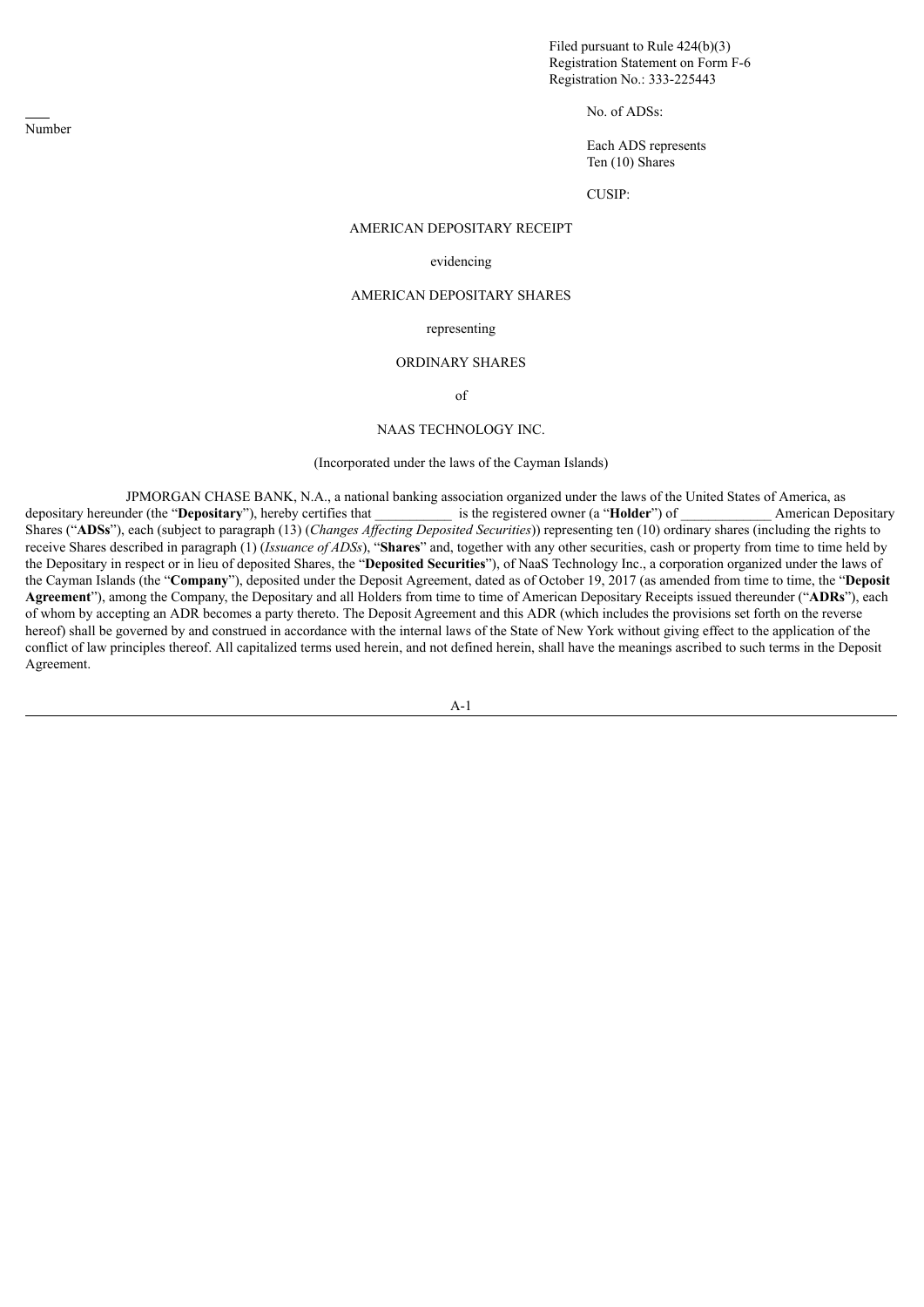### (1) **Issuance of ADSs**.

(a) *Issuance*. This ADR is one of the ADRs issued under the Deposit Agreement. Subject to the other provisions hereof, the Depositary may so issue ADRs for delivery at the Transfer Office (as hereinafter defined) only against deposit of: (i) Shares in a form satisfactory to the Custodian; or (ii) rights to receive Shares from the Company or any registrar, transfer agent, clearing agent or other entity recording Share ownership or transactions.

(b) Notwithstanding anything else contained in the Deposit Agreement, in this ADR and/or in any outstanding ADSs, the Depositary, the Custodian and their respective nominees are intended to be and shall at all times during the term of the Deposit Agreement be, the record holder(s) only of the Deposited Securities represented by the ADSs for the benefit of the Holders. The Depositary, on its own behalf and on behalf of the Custodian and their respective nominees, disclaims any beneficial ownership interest in the Deposited Securities held on behalf of the Holders.

(c) *Representations and Warranties of Depositors*. Every person depositing Shares under the Deposit Agreement represents and warrants that: (i)such Shares and the certificates therefor are duly authorized, validly issued and outstanding, fully paid, nonassessable and legally obtained by such person, (ii) all pre-emptive and comparable rights, if any, with respect to such Shares have been validly waived or exercised, (iii) the person making such deposit is duly authorized so to do, (iv) the Shares presented for deposit are free and clear of any lien, encumbrance, security interest, charge, mortgage or adverse claim, and (iv) such Shares (A) are not "restricted securities" as such term is defined in Rule 144 under the Securities Act of 1933 ("**Restricted** Securities") unless at the time of deposit the requirements of paragraphs (c), (e), (f) and (h) of Rule 144 shall not apply and such Shares may be freely transferred and may otherwise be offered and sold freely in the United States or (B) have been registered under the Securities Act of 1933. To the extent the person depositing Shares is an "affiliate" of the Company as such term is defined in Rule 144, the person also represents and warrants that upon the sale of the ADSs, all of the provisions of Rule 144 which enable the Shares to be freely sold (in the form of ADSs) will be fully complied with and, as a result thereof, all of the ADSs issued in respect of such Shares will not be on the sale thereof, Restricted Securities. Such representations and warranties shall survive the deposit and withdrawal of Shares and the issuance and cancellation of ADSs in respect thereof and the transfer of such ADSs. The Depositary may refuse to accept for such deposit any Shares identified by the Company in order to facilitate compliance with the requirements of the securities laws, rules and regulations in the United States.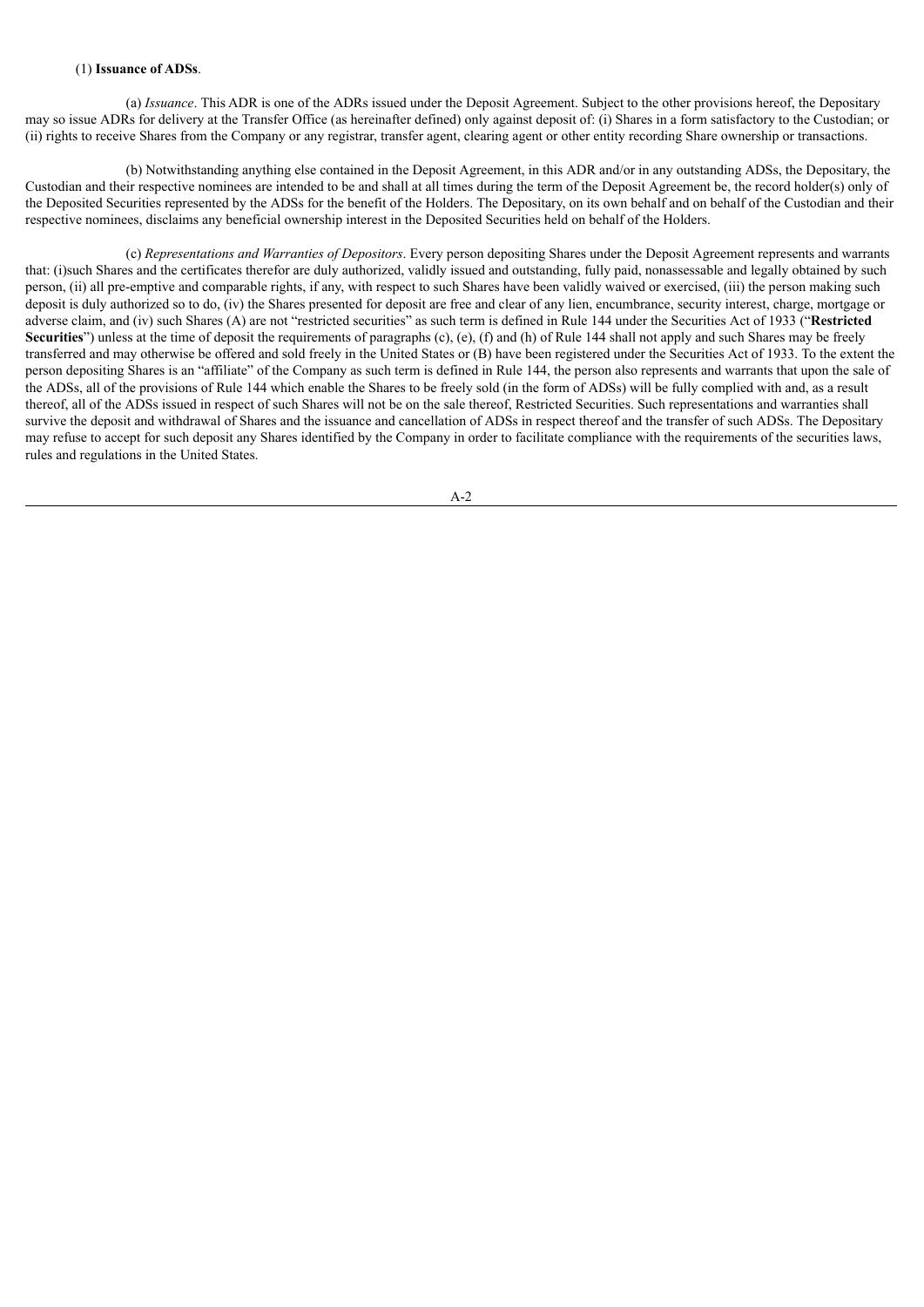(2) **Withdrawal of Deposited Securities**. Subject to paragraphs (4) (*Certain Limitations to Registration, Transfer etc.)* and (5) (*Liability of Holder for Taxes, Duties and Other Charges*), upon surrender of (a) a certificated ADR in a form satisfactory to the Depositary at the Transfer Office or (b) proper instructions and documentation in the case of a Direct Registration ADR, the Holder hereof is entitled to delivery at, or to the extent in dematerialized form from, the Custodian's office of the Deposited Securities at the time represented by the ADSs evidenced by this ADR. At the request, risk and expense of the Holder hereof, the Depositary may deliver such Deposited Securities at such other place as may have been requested by the Holder. Notwithstanding any other provision of the Deposit Agreement or this ADR, the withdrawal of Deposited Securities may be restricted only for the reasons set forth in General Instruction I.A.(1) of Form F-6 (as such instructions may be amended from time to time) under the Securities Act of 1933.

(3) **Transfers, Split-Ups and Combinations of ADRs**. The Depositary or its agent will keep, at a designated transfer office (the "**Transfer Office**"), (a) a register (the "**ADR Register**") for the registration, registration of transfer, combination and split-up of ADRs, and, in the case of Direct Registration ADRs, shall include the Direct Registration System, which at all reasonable times will be open for inspection by Holders and the Company for the purpose of communicating with Holders in the interest of the business of the Company or a matter relating to the Deposit Agreement and (b) facilities for the delivery and receipt of ADRs. The term ADR Register includes the Direct Registration System. Title to this ADR (and to the Deposited Securities represented by the ADSs evidenced hereby), when properly endorsed (in the case of ADRs in certificated form) or upon delivery to the Depositary of proper instruments of transfer, is transferable by delivery with the same effect as in the case of negotiable instruments under the laws of the State of New York; provided that the Depositary, notwithstanding any notice to the contrary, may treat the person in whose name this ADR is registered on the ADR Register as the absolute owner hereof for all purposes and neither the Depositary nor the Company will have any obligation or be subject to any liability under the Deposit Agreement to any holder of an ADR, unless such holder is the Holder thereof. Subject to paragraphs (4) and (5), this ADR is transferable on the ADR Register and may be split into other ADRs or combined with other ADRs into one ADR, evidencing the aggregate number of ADSs surrendered for split-up or combination, by the Holder hereof or by duly authorized attorney upon surrender of this ADR at the Transfer Office properly endorsed (in the case of ADRs in certificated form) or upon delivery to the Depositary of proper instruments of transfer and duly stamped as may be required by applicable law; provided that the Depositary may close the ADR Register at any time or from time to time when deemed expedient by it. Additionally, at the reasonable request of the Company, the Depositary may close the issuance book portion of the ADR Register solely in order to enable the Company to comply with applicable law; provided, further, that the Depositary shall have no liability and shall be indemnified by the Company in such event. At the request of a Holder, the Depositary shall, for the purpose of substituting a certificated ADR with a Direct Registration ADR, or vice versa. execute and deliver a certificated ADR or a Direct Registration ADR, as the case may be, for any authorized number of ADSs requested, evidencing the same aggregate number of ADSs as those evidenced by the certificated ADR or Direct Registration ADR, as the case may be, substituted.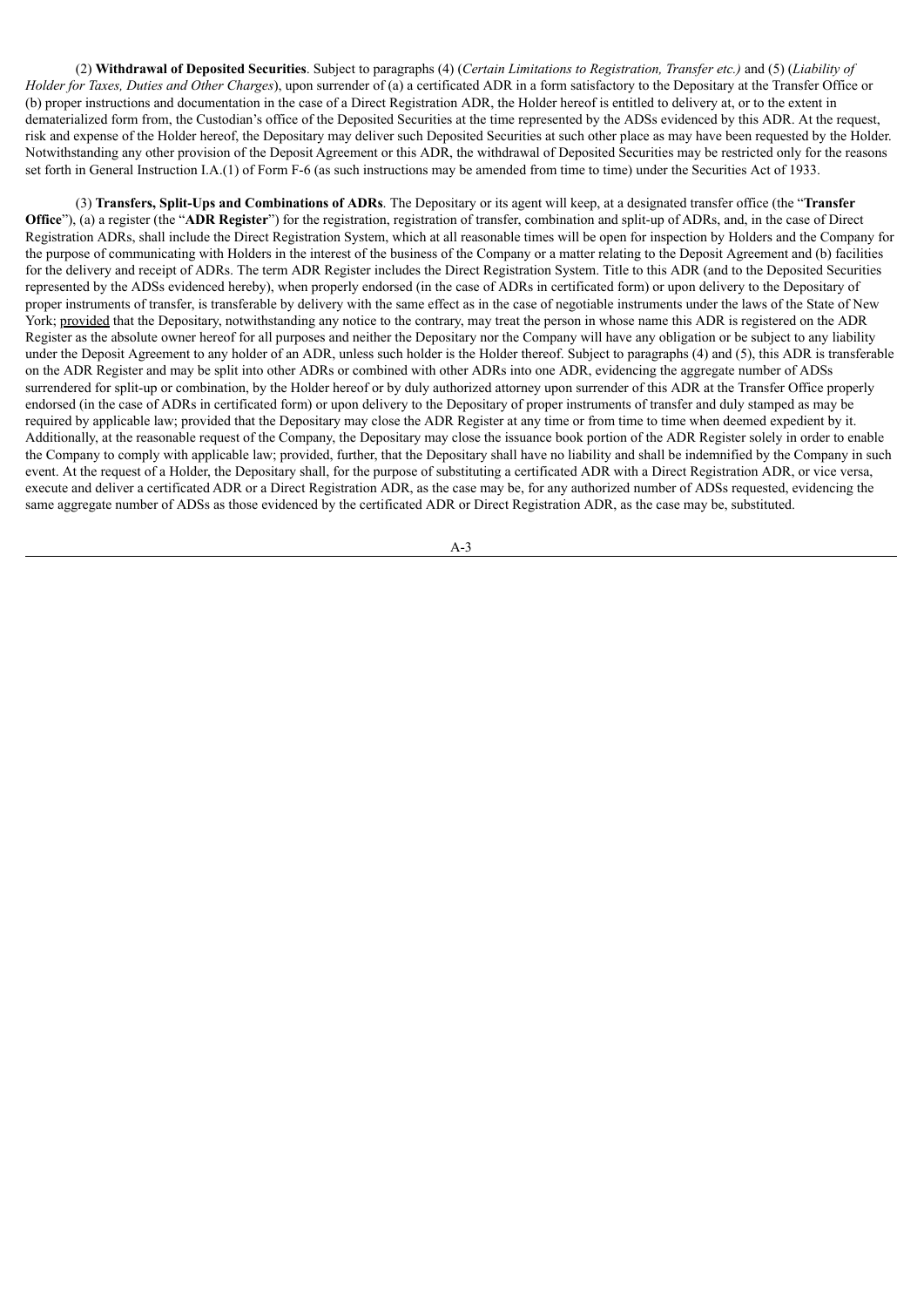(4) **Certain Limitations to Registration, Transfer etc.** Prior to the issue, registration, registration of transfer, split-up or combination of any ADR, the delivery of any distribution in respect thereof, or, subject to the last sentence of paragraph (2) (*Withdrawal of Deposited Securities*), the withdrawal of any Deposited Securities, and from time to time in the case of clause (b)(ii) of this paragraph (4), the Company, the Depositary or the Custodian may require: (a) payment with respect thereto of (i) any stock transfer or other tax or other governmental charge, (ii) any stock transfer or registration fees in effect for the registration of transfers of Shares or other Deposited Securities upon any applicable register, and (iii) any applicable charges as provided in paragraph (7) (*Charges of Depositary*) of this ADR; (b) the production of proof satisfactory to it of (i) the identity of any signatory and genuineness of any signature and (ii) such other information, including without limitation, information as to citizenship, residence, exchange control approval, beneficial or other ownership of, or interest in, any securities, compliance with applicable law, regulations, provisions of or governing Deposited Securities and terms of the Deposit Agreement and this ADR, as it may deem necessary or proper; and (c) compliance with such regulations as the Depositary may establish consistent with the Deposit Agreement.

The issuance of ADRs, the acceptance of deposits of Shares, the registration, registration of transfer, split-up or combination of ADRs or, subject to the last sentence of paragraph (2) (*Withdrawal of Deposited Securities*), the withdrawal of Deposited Securities may be suspended, generally or in particular instances, when the ADR Register or any register for Deposited Securities is closed or when any such action is deemed advisable by the Depositary.

(5) **Liability of Holder for Taxes, Duties and Other Charges**. If any tax or other governmental charges (including any penalties and/or interest) shall become payable by or on behalf of the Custodian or the Depositary with respect to this ADR, any Deposited Securities represented by the ADSs evidenced hereby or any distribution thereon, including, without limitation, any Chinese enterprise income tax owed if the Circular Guoshuifa [2009] No. 82 issued by the Chinese State Administration of Taxation (SAT) or any other circular, edict, order or ruling, as issued and as from time to time amended, is applied or otherwise, such tax or other governmental charge shall be paid by the Holder hereof to the Depositary and by holding or having held an ADR the Holder and all prior Holders hereof, jointly and severally, agree to indemnify, defend and save harmless each of the Depositary and its agents in respect thereof. Neither the Depositary, nor any of its agents, shall be liable to Holders or beneficial owners of the ADSs and ADRs for failure of any of them to comply with applicable tax laws, rules and/or regulations. Notwithstanding the Depositary's right to seek payment from current and former beneficial owners of ADSs, the Holders hereof (and all prior Holders hereof) acknowledge and agree that the Depositary has no obligation to seek payment of amounts owing under this paragraph (5) from any current or former beneficial owner of ADSs. The Depositary may refuse to effect any registration, registration of transfer, split-up or combination hereof or, subject to the last sentence of paragraph (2) (*Withdrawal of Deposited Securities*), any withdrawal of such Deposited Securities until such payment is made. The Depositary may also deduct from any distributions on or in respect of Deposited Securities, or may sell by public or private sale for the account of the Holder hereof any part or all of such Deposited Securities, and may apply such deduction or the proceeds of any such sale in payment of such tax or other governmental charge, the Holder hereof remaining liable for any deficiency, and shall reduce the number of ADSs evidenced hereby to reflect any such sales of Shares. In connection with any distribution to Holders, the Company will remit to the appropriate governmental authority or agency all amounts (if any) required to be withheld and owing to such authority or agency by the Company; and the Depositary and the Custodian will remit to the appropriate governmental authority or agency all amounts (if any) required to be withheld and owing to such authority or agency by the Depositary or the Custodian. If the Depositary determines that any distribution in property other than cash (including Shares or rights) on Deposited Securities is subject to any tax that the Depositary or the Custodian is obligated to withhold, the Depositary may dispose of all or a portion of such property in such amounts and in such manner as the Depositary deems necessary and practicable to pay such taxes, by public or private sale, and the Depositary shall distribute the net proceeds of any such sale or the balance of any such property after deduction of such taxes to the Holders entitled thereto. Each Holder of an ADR or an interest therein agrees to indemnify the Depositary, the Company, the Custodian and any of their respective officers, directors, employees, agents and affiliates against, and hold each of them harmless from, any claims by any governmental authority with respect to taxes, additions to tax, penalties or interest arising out of any refund of taxes, reduced rate of withholding at source or other tax benefit obtained which obligations shall survive any transfer or surrender of ADSs or the termination of the Deposit Agreement.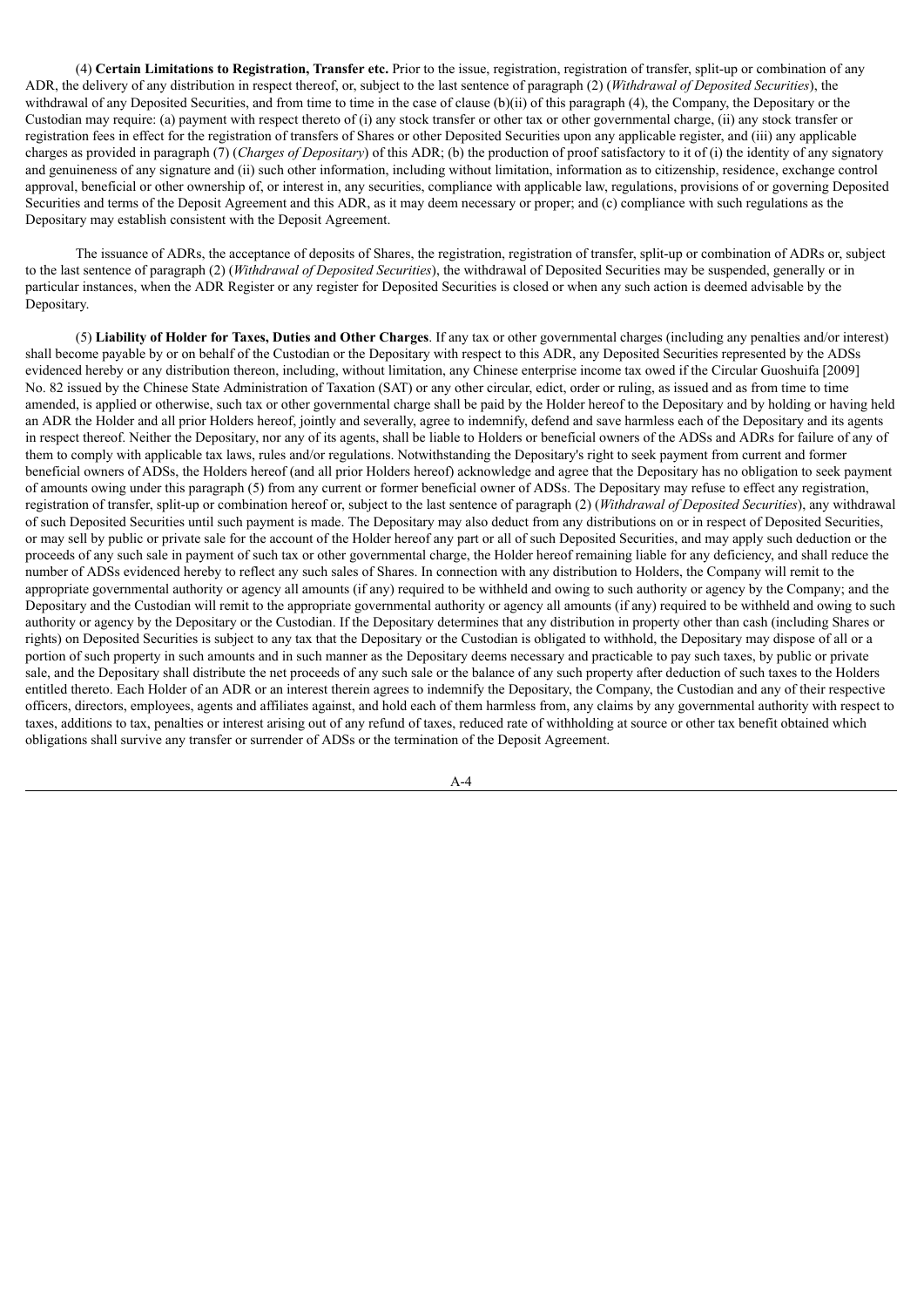(6) **Disclosure of Interests**. To the extent that the provisions of or governing any Deposited Securities may require disclosure of or impose limits on beneficial or other ownership of, or interest in, Deposited Securities, other Shares and other securities and may provide for blocking transfer, voting or other rights to enforce such disclosure or limits, Holders and all persons holding ADRs agree to comply with all such disclosure requirements and ownership limitations and to comply with any reasonable Company instructions in respect thereof. The Company reserves the right to instruct Holders to deliver their ADSs for cancellation and withdrawal of the Deposited Securities so as to permit the Company to deal directly with the Holder thereof as a holder of Shares and Holders agree to comply with such instructions. The Depositary agrees to cooperate with the Company in its efforts to inform Holders of the Company's exercise of its rights under this paragraph, and to consult with, and provide reasonable assistance, without risk, liability or expense on the part of the Depositary, the Company on the manner or manners in which it may enforce such rights with respect to any Holder.

# (7) **Charges of Depositary**.

(a) *Rights of the Depositary*. The Depositary may charge, and collect from, (i) each person to whom ADSs are issued, including, without limitation, issuances against deposits of Shares, issuances in respect of Share Distributions, Rights and Other Distributions (as such terms are defined in paragraph (10) (*Distributions on Deposited Securities*)), issuances pursuant to a stock dividend or stock split declared by the Company, or issuances pursuant to a merger, exchange of securities or any other transaction or event affecting the ADSs or the Deposited Securities, and (ii) each person surrendering ADSs for withdrawal of Deposited Securities or whose ADSs are cancelled or reduced for any other reason, U.S.\$5.00 for each 100 ADSs (or portion thereof) issued, delivered, reduced, cancelled or surrendered (as the case may be). The Depositary may sell (by public or private sale) sufficient securities and property received in respect of Share Distributions, Rights and Other Distributions prior to such deposit to pay such charge.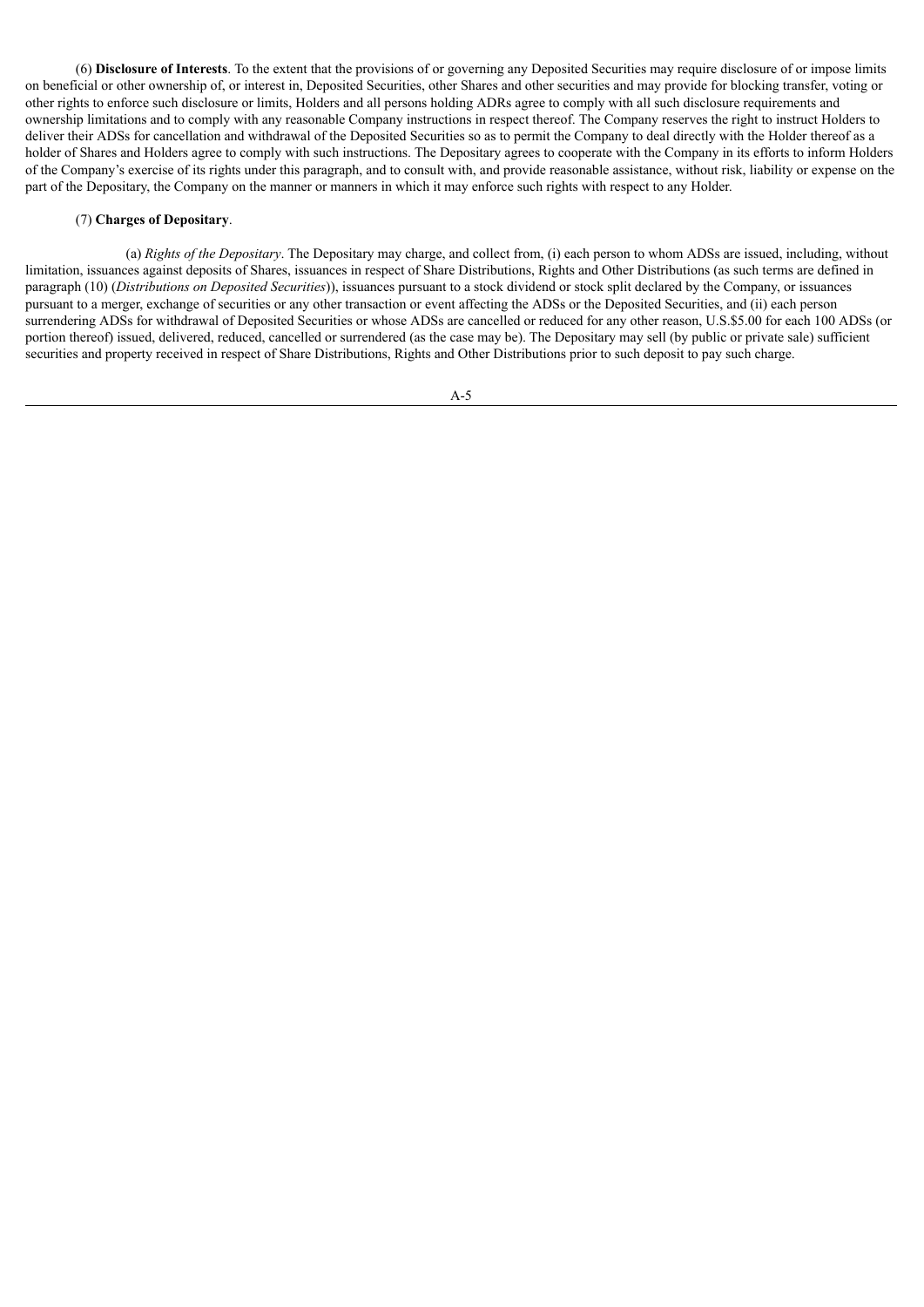(b) *Additional Charges by the Depositary*. The following additional charges shall be incurred by the Holders, by any party depositing or withdrawing Shares or by any party surrendering ADSs and/or to whom ADSs are issued (including, without limitation, issuances pursuant to a stock dividend or stock split declared by the Company or an exchange of stock regarding the ADSs or the Deposited Securities or a distribution of ADSs pursuant to paragraph (10) (*Distributions on Deposited Securities*), whichever is applicable: (i) a fee of U.S.\$0.05 or less per ADS for any Cash distribution made pursuant to the Deposit Agreement, (ii) a fee for the distribution or sale of securities pursuant to paragraph (10) hereof, such fee being in an amount equal to the fee for the execution and delivery of ADSs referred to above which would have been charged as a result of the deposit of such securities (for purposes of this paragraph (7) treating all such securities as if they were Shares) but which securities or the net cash proceeds from the sale thereof are instead distributed by the Depositary to Holders entitled thereto, (iii) an aggregate fee of U.S.\$0.05 per ADS per calendar year (or portion thereof) for services performed by the Depositary in administering the ADRs (which fee may be charged on a periodic basis during each calendar year and shall be assessed against Holders as of the record date or record dates set by the Depositary during each calendar year and shall be payable at the sole discretion of the Depositary by billing such Holders or by deducting such charge from one or more cash dividends or other cash distributions), and (iv) a fee for the reimbursement of such fees, charges and expenses as are incurred by the Depositary and/or any of its agents (including, without limitation, the Custodian and expenses incurred on behalf of Holders in connection with compliance with foreign exchange control regulations or any law or regulation relating to foreign investment) in connection with the servicing of the Shares or other Deposited Securities, the sale of securities (including, without limitation, Deposited Securities), the delivery of Deposited Securities or otherwise in connection with the Depositary's or its Custodian's compliance with applicable law, rule or regulation (which fees and charges shall be assessed on a proportionate basis against Holders as of the record date or dates set by the Depositary and shall be payable at the sole discretion of the Depositary by billing such Holders or by deducting such charge from one or more cash dividends or other cash distributions).

(c) *Obligations of the Company*. The Company will pay all other charges and expenses of the Depositary and any agent of the Depositary (except the Custodian) pursuant to agreements from time to time between the Company and the Depositary, except: (i) stock transfer or other taxes and other governmental charges (which are payable by Holders or persons depositing Shares); (ii) a transaction fee per cancellation request (including through SWIFT, telex and facsimile transmission) as disclosed on the "Disclosures" page (or successor page) of www.adr.com (as updated by the Depositary from time to time, "**ADR.com**") and any applicable delivery expenses (which are payable by such persons or Holders); and (iii) transfer or registration fees for the registration or transfer of Deposited Securities on any applicable register in connection with the deposit or withdrawal of Deposited Securities (which are payable by persons depositing Shares or Holders withdrawing Deposited Securities.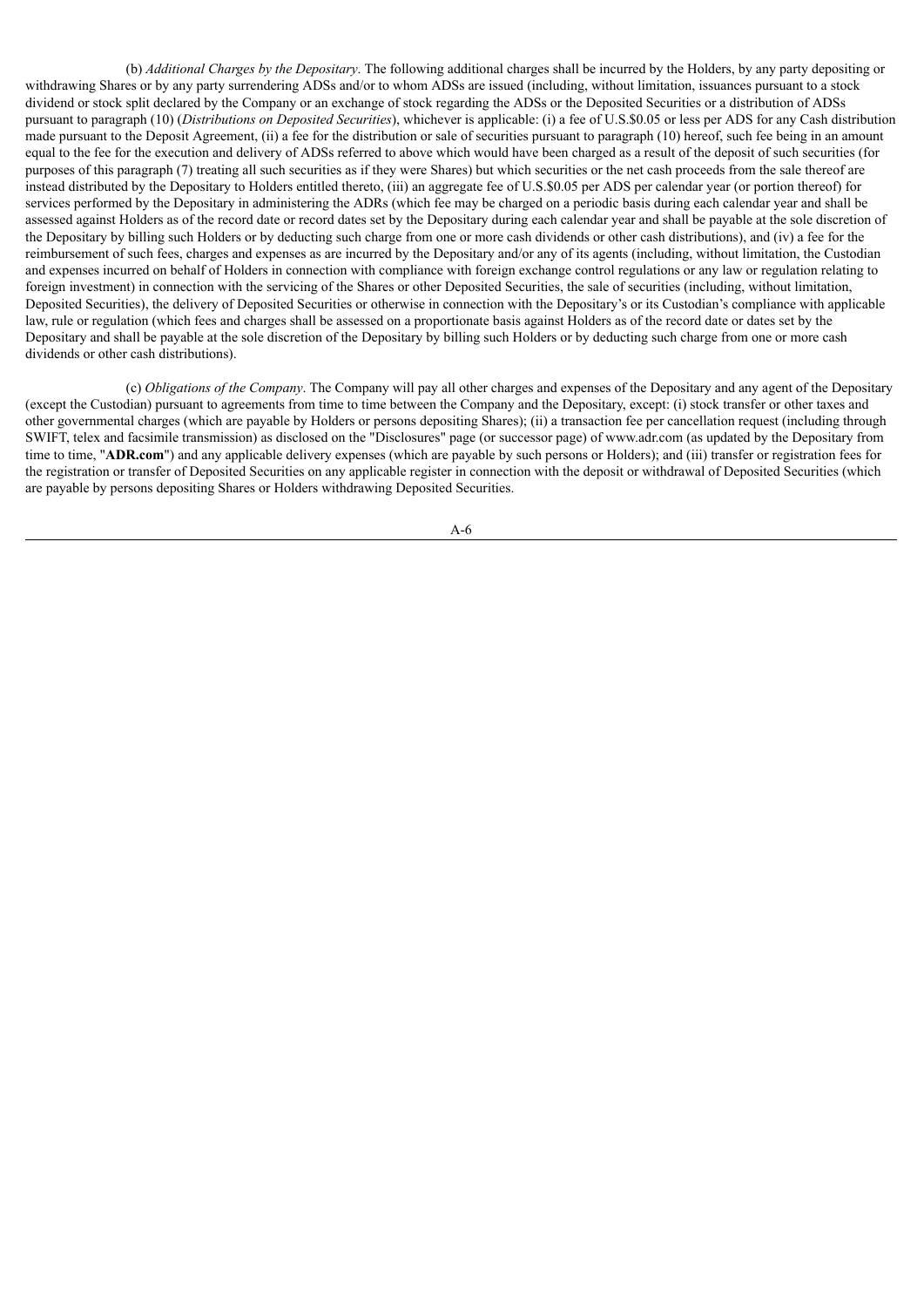(d) All of the above-referenced charges may at any time and from time to time be changed by agreement between the Company and the Depositary.

(e) To facilitate the administration of various depositary receipt transactions, including disbursement of dividends or other cash distributions and other corporate actions, the Depositary may engage the foreign exchange desk within JPMorgan Chase Bank, N.A. (the "**Bank**") and/or its affiliates in order to enter into spot foreign exchange transactions to convert foreign currency into U.S. dollars ("**FX Transactions**"). For certain currencies, FX Transactions are entered into with the Bank or an affiliate, as the case may be, acting in a principal capacity. For other currencies, FX Transactions are routed directly to and managed by an unaffiliated local custodian (or other third-party local liquidity provider), and neither the Bank nor any of its affiliates is a party to such FX Transactions.

The foreign exchange rate applied to an FX Transaction will be either (i) a published benchmark rate, or (ii) a rate determined by a thirdparty local liquidity provider, in each case plus or minus a spread, as applicable. The Depositary will disclose which foreign exchange rate and spread, if any, apply to such currency on the "Disclosures" page (or successor page) of ADR.com. Such applicable foreign exchange rate and spread may (and neither the Depositary, the Bank nor any of their affiliates is under any obligation to ensure that such rate does not) differ from rates and spreads at which comparable transactions are entered into with other customers or the range of foreign exchange rates and spreads at which the Bank or any of its affiliates enters into foreign exchange transactions in the relevant currency pair on the date of the FX Transaction. Additionally, the timing of execution of an FX Transaction varies according to local market dynamics, which may include regulatory requirements, market hours and liquidity in the foreign exchange market or other factors. Furthermore, the Bank and its affiliates may manage the associated risks of their position in the market in a manner they deem appropriate without regard to the impact of such activities on the Company, the Depositary, Holders or beneficial owners of ADSs. The spread applied does not reflect any gains or losses that may be earned or incurred by the Bank and its affiliates as a result of risk management or other hedging related activity.

Notwithstanding the foregoing, to the extent the Company provides U.S. dollars to the Depositary, neither the Bank nor any of its affiliates will execute an FX Transaction as set forth herein. In such case, the Depositary will distribute the U.S. dollars received from the Company.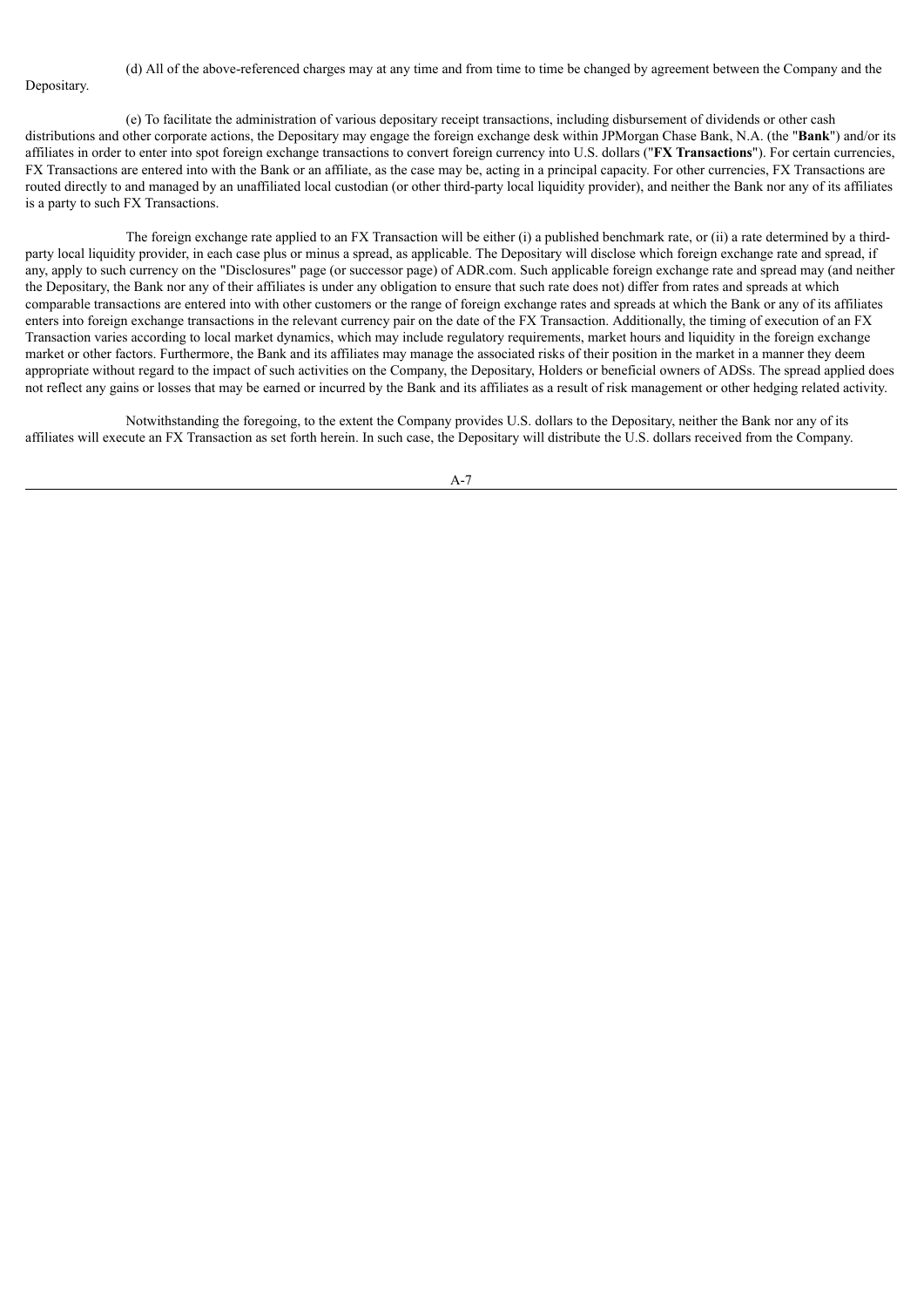Further details relating to the applicable foreign exchange rate, the applicable spread and the execution of FX Transactions will be provided by the Depositary on ADR.com. The Company, Holders and beneficial owners of ADSs each acknowledge and agree that the terms applicable to FX Transactions disclosed from time to time on ADR.com will apply to any FX Transaction executed pursuant to the Deposit Agreement.

(f) The right of the Depositary to receive payment of fees, charges and expenses as provided above shall survive the termination of the Deposit Agreement. As to any Depositary, upon the resignation or removal of such Depositary, such right shall extend for those fees, charges and expenses incurred prior to the effectiveness of such resignation or removal.

(g) *Reimbursement by the Depositary*. The Depositary anticipates reimbursing the Company for certain expenses incurred by the Company that are related to the establishment and maintenance of the ADR program upon such terms and conditions as the Company and the Depositary may agree from time to time. The Depositary may make available to the Company a set amount or a portion of the Depositary fees charged in respect of the ADR program or otherwise upon such terms and conditions as the Company and the Depositary may agree from time to time.

(8) **Available Information**. The Deposit Agreement, the provisions of or governing Deposited Securities and any written communications from the Company, which are both received by the Custodian or its nominee as a holder of Deposited Securities and made generally available to the holders of Deposited Securities, are available for inspection by Holders at the offices of the Depositary and the Custodian and at the Transfer Office, on the website of the United States Securities and Exchange Commission (the "**Commission**"), or upon request from the Depositary (which request may be refused by the Depositary at its discretion). The Depositary will distribute copies of such communications (or English translations or summaries thereof) to Holders when furnished by the Company. The Company is subject to the periodic reporting requirements of the Securities Exchange Act of 1934 and accordingly files certain reports with the Commission. Such reports and other information may be inspected and copied through the Commission's EDGAR system or at public reference facilities maintained by the Commission located at the date hereof at 100 F Street, NE, Washington, DC 20549.

(9) **Execution**. This ADR shall not be valid for any purpose unless executed by the Depositary by the manual or facsimile signature of a duly authorized officer of the Depositary.

Dated:

JPMORGAN CHASE BANK, N.A., as Depositary

By .................................................. Authorized Officer

The Depositary's office is located at 383 Madison Avenue, Floor 11, New York, New York 10179.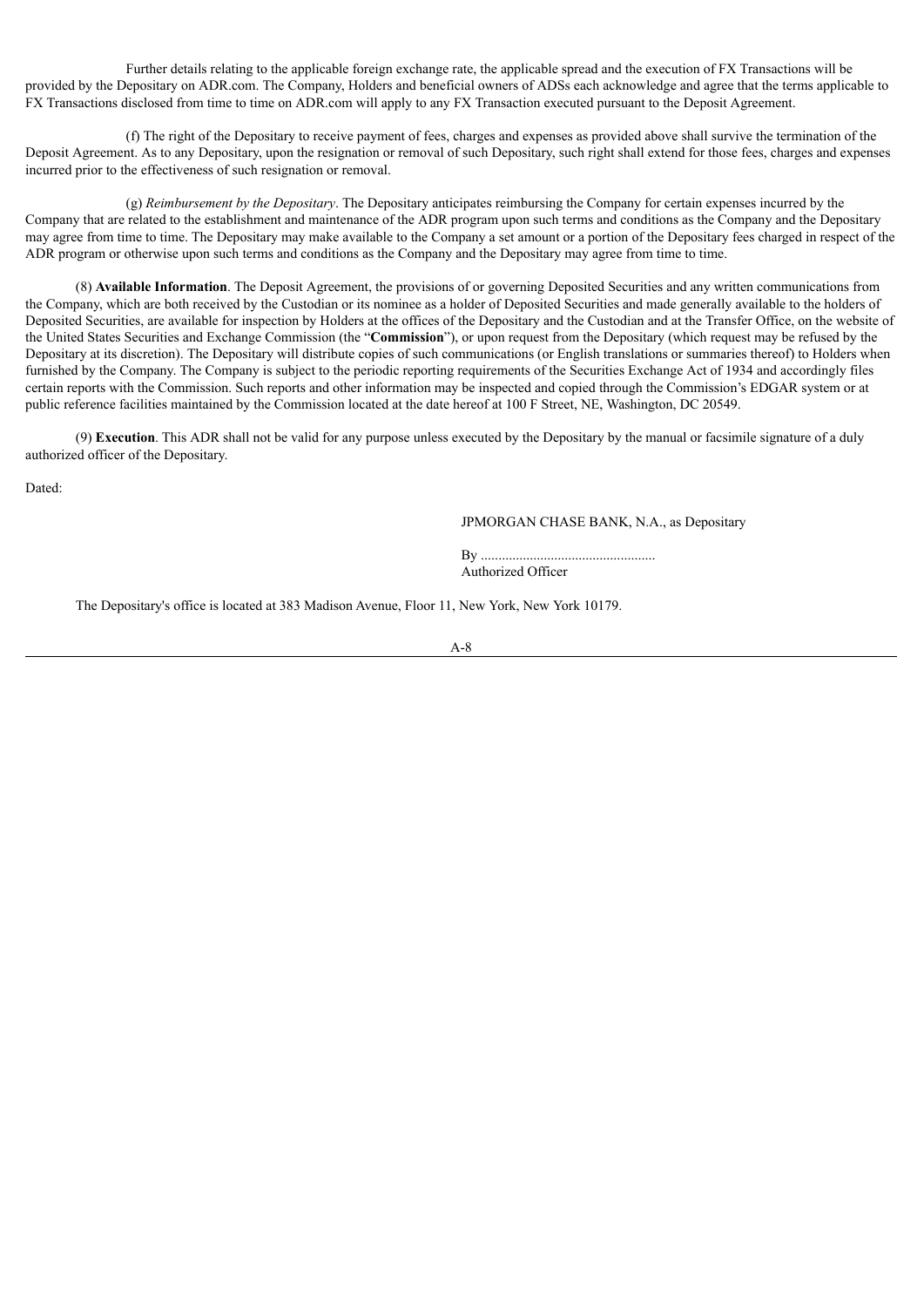### [FORM OF REVERSE OF ADR]

(10) Distributions on Deposited Securities. Subject to paragraphs (4) (Certain Limitations to Registration, Transfer etc.) and (5) (Liability of *Holder for Taxes, Duties and Other Charges*), to the extent practicable, the Depositary will distribute to each Holder entitled thereto on the record date set by the Depositary therefor at such Holder's address shown on the ADR Register, in proportion to the number of Deposited Securities (on which the following distributions on Deposited Securities are received by the Custodian) represented by ADSs evidenced by such Holder's ADRs:

(a) *Cash*. Any U.S. dollars available to the Depositary resulting from a cash dividend or other cash distribution or the net proceeds of sales of any other distribution or portion thereof authorized in this paragraph (10) ("**Cash**"), on an averaged or other practicable basis, subject to (i) appropriate adjustments for taxes withheld, (ii) such distribution being impermissible or impracticable with respect to certain Holders, and (iii) deduction of the Depositary's and/or its agents' fees and expenses in (1) converting any foreign currency to U.S. dollars by sale or in such other manner as the Depositary may determine to the extent that it determines that such conversion may be made on a reasonable basis, (2) transferring foreign currency or U.S. dollars to the United States by such means as the Depositary may determine to the extent that it determines that such transfer may be made on a reasonable basis, (3) obtaining any approval or license of any governmental authority required for such conversion or transfer, which is obtainable at a reasonable cost and within a reasonable time and (4) making any sale by public or private means in any commercially reasonable manner.

(b) *Shares*. (i) Additional ADRs evidencing whole ADSs representing any Shares available to the Depositary resulting from a dividend or free distribution on Deposited Securities consisting of Shares (a "**Share Distribution**") and (ii) U.S. dollars available to it resulting from the net proceeds of sales of Shares received in a Share Distribution, which Shares would give rise to fractional ADSs if additional ADRs were issued therefor, as in the case of Cash.

(c) *Rights*. (i) Warrants or other instruments in the discretion of the Depositary representing rights to acquire additional ADRs in respect of any rights to subscribe for additional Shares or rights of any nature available to the Depositary as a result of a distribution on Deposited Securities ("**Rights**"), to the extent that the Company timely furnishes to the Depositary evidence satisfactory to the Depositary that the Depositary may lawfully distribute the same (the Company has no obligation to so furnish such evidence), or (ii) to the extent the Company does not so furnish such evidence and sales of Rights are practicable, any U.S. dollars available to the Depositary from the net proceeds of sales of Rights as in the case of Cash, or (iii) to the extent the Company does not so furnish such evidence and such sales cannot practicably be accomplished by reason of the nontransferability of the Rights, limited markets therefor, their short duration or otherwise, nothing (and any Rights may lapse).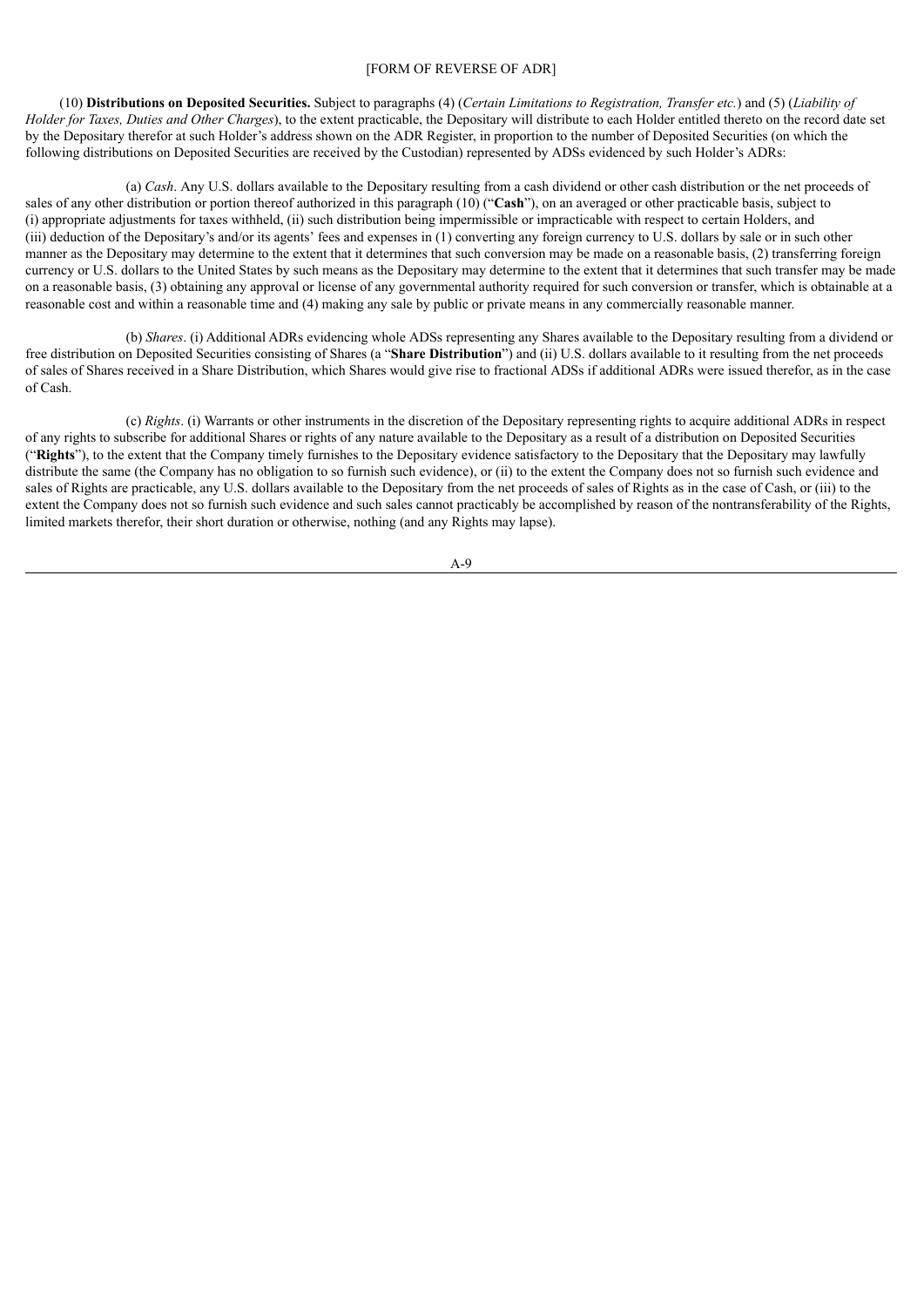(d) *Other Distributions*. (i) Securities or property available to the Depositary resulting from any distribution on Deposited Securities other than Cash, Share Distributions and Rights ("**Other Distributions**"), by any means that the Depositary may deem equitable and practicable, or (ii) to the extent the Depositary deems distribution of such securities or property not to be equitable and practicable, any U.S. dollars available to the Depositary from the net proceeds of sales of Other Distributions as in the case of Cash. The Depositary reserves the right to utilize a division, branch or affiliate of JPMorgan Chase Bank, N.A. to direct, manage and/or execute any public and/or private sale of securities hereunder. Such division, branch and/or affiliate may charge the Depositary a fee in connection with such sales, which fee is considered an expense of the Depositary contemplated above and/or under paragraph (7) (*Charges of Depositary*). Any U.S. dollars available will be distributed by checks drawn on a bank in the United States for whole dollars and cents. Fractional cents will be withheld without liability and dealt with by the Depositary in accordance with its then current practices. All purchases and sales of securities will be handled by the Depositary in accordance with its then current policies, which are currently set forth on the "Disclosures" page (or successor page) of ADR.com, the location and contents of which the Depositary shall be solely responsible for.

(11) **Record Dates**. The Depositary may, after consultation with the Company if practicable, fix a record date (which, to the extent applicable, shall be as near as practicable to any corresponding record date set by the Company) for the determination of the Holders who shall be responsible for the fee assessed by the Depositary for administration of the ADR program and for any expenses provided for in paragraph (7) hereof as well as for the determination of the Holders who shall be entitled to receive any distribution on or in respect of Deposited Securities, to give instructions for the exercise of any voting rights, to receive any notice or to act in respect of other matters and only such Holders shall be so entitled or obligated.

### (12) **Voting of Deposited Securities**.

(a) *Notice of Any Meeting or Solicitation*. Subject to the next sentence, as soon as practicable after receipt of notice of any meeting at which the holders of Shares are entitled to vote, or of solicitation of consents or proxies from holders of Shares or other Deposited Securities, the Depositary shall fix the ADS record date in accordance with paragraph (11) above in respect of such meeting or solicitation of consent or proxy. The Depositary shall, if requested by the Company in writing in a timely manner (the Depositary having no obligation to take any further action if the request shall not have been received by the Depositary at least 30 days prior to the date of such vote or meeting) and at the Company's expense and provided no legal prohibitions exist, distribute to Holders a notice stating (i) such information as is contained in such notice and any solicitation materials, (ii) that each Holder on the record date set by the Depositary therefor will, subject to any applicable provisions of Cayman Islands law, be entitled to instruct the Depositary as to the exercise of the voting rights, if any, pertaining to the Deposited Securities represented by the ADSs evidenced by such Holder's ADRs and (iii) the manner in which such instructions may be given, including instructions to give a discretionary proxy to a person designated by the Company. There is no guarantee that Holders generally or any Holder in particular will receive the notice described above with sufficient time to enable such Holder to return any voting instructions to the Depositary in a timely manner.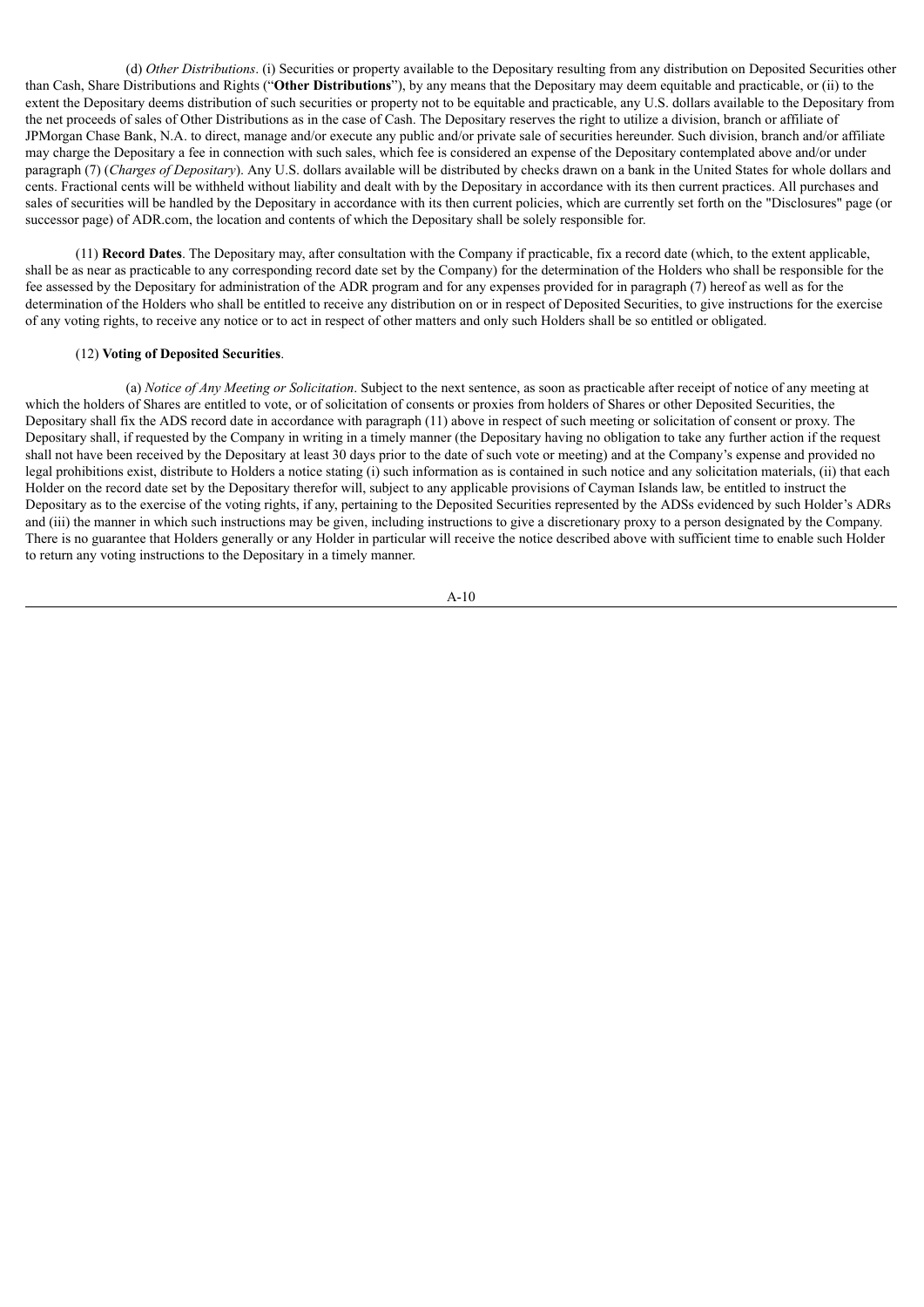(b) *Voting of Deposited Securities*. Upon actual receipt by the ADR department of the Depositary of instructions of a Holder on such record date in the manner and on or before the time established by the Depositary for such purpose, the Depositary shall endeavor insofar as practicable and permitted under the provisions of or governing Deposited Securities to vote or cause to be voted the Deposited Securities represented by the ADSs evidenced by such Holder's ADRs in accordance with such instructions. The Depositary will not itself exercise any voting discretion in respect of any Deposited Securities. Notwithstanding anything contained in the Deposit Agreement or any ADR, the Depositary may, to the extent not prohibited by law or regulations, or by the requirements of the stock exchange on which the ADSs are listed, in lieu of distribution of the materials provided to the Depositary in connection with any meeting of, or solicitation of consents or proxies from, holders of Deposited Securities, distribute to the Holders a notice that provides Holders with, or otherwise publicizes to Holders, instructions on how to retrieve such materials or receive such materials upon request (*i.e.*, by reference to a website containing the materials for retrieval or a contact for requesting copies of the materials). Holders are strongly encouraged to forward their voting instructions as soon as possible. Voting instructions will not be deemed received until such time as the ADR department responsible for proxies and voting has received such instructions notwithstanding that such instructions may have been physically received by JPMorgan Chase Bank, N.A., as Depositary, prior to such time.

The Depositary has been advised by the Company that under the Cayman Islands law and the Memorandum and Articles of Association of the Company, each as in effect as of the date of the Deposit Agreement, voting at any meeting of shareholders of the Company is by show of hands unless a poll is (before or on the declaration of the results of the show of hands or on the withdrawal of any other demand for a poll) demanded. In the event that voting on any resolution or matter is conducted on a show of hands basis in accordance with the Memorandum and Articles of Association, the Depositary will refrain from voting and the voting instructions received by the Depositary from Holders shall lapse. The Depositary will not demand a poll or join in demanding a poll, whether or not requested to do so by Holders of ADSs.

### (13) **Changes Affecting Deposited Securities.**

(a) Subject to paragraphs (4) (Certain Limitations to Registration, Transfer etc.) and (5) (Liability of Holder to Taxes, Duties and Other *Charges*), the Depositary may, in its discretion, and shall if reasonably requested by the Company, amend this ADR or distribute additional or amended ADRs (with or without calling this ADR for exchange) or cash, securities or property on the record date set by the Depositary therefor to reflect any change in par value, split-up, consolidation, cancellation or other reclassification of Deposited Securities, any Share Distribution or Other Distribution not distributed to Holders or any cash, securities or property available to the Depositary in respect of Deposited Securities from (and the Depositary is hereby authorized to surrender any Deposited Securities to any person and, irrespective of whether such Deposited Securities are surrendered or otherwise cancelled by operation of law, rule, regulation or otherwise, to sell by public or private sale any property received in connection with) any recapitalization, reorganization, merger, consolidation, liquidation, receivership, bankruptcy or sale of all or substantially all the assets of the Company.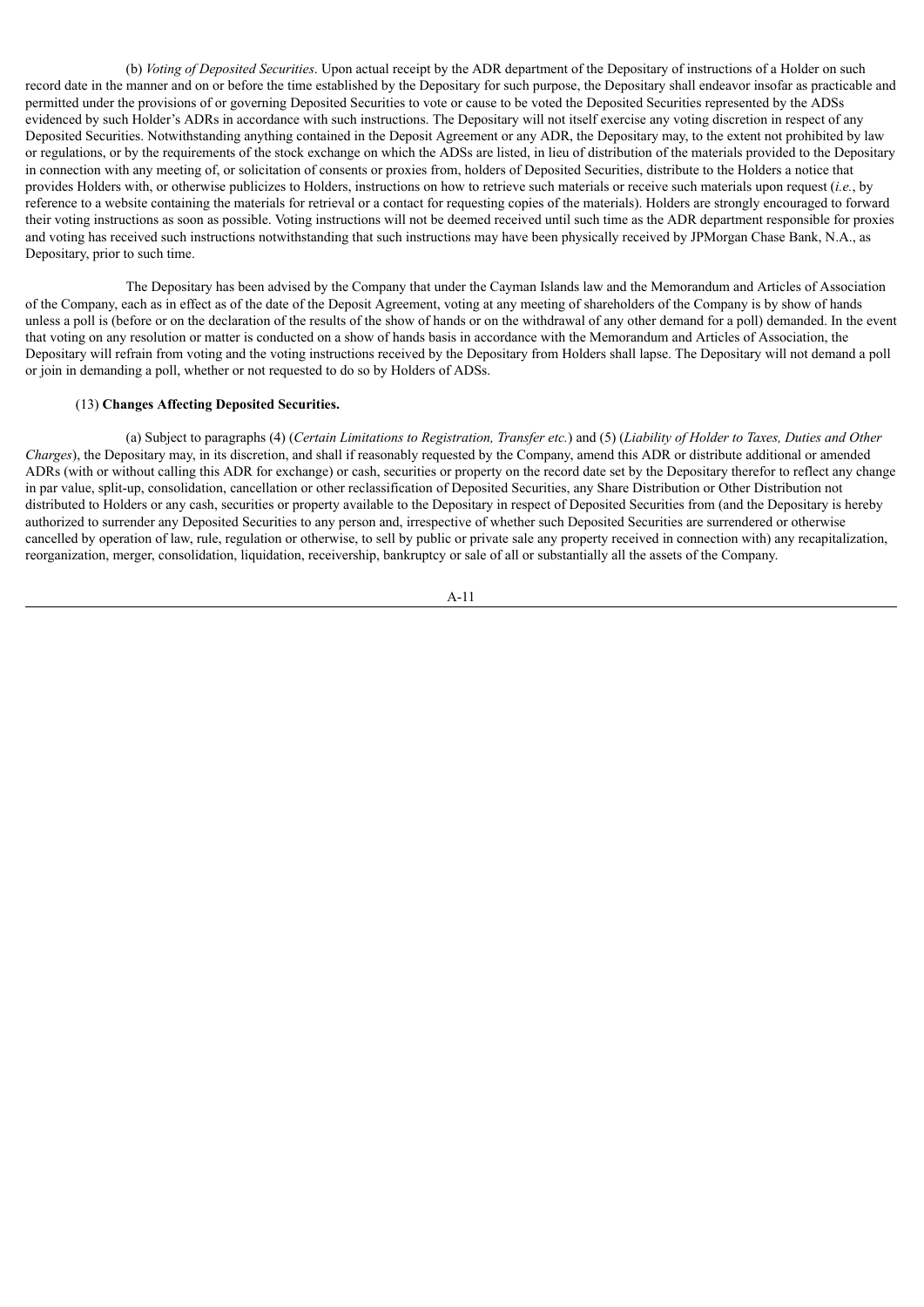(b) To the extent the Depositary does not so amend this ADR or make a distribution to Holders to reflect any of the foregoing, or the net proceeds thereof, whatever cash, securities or property results from any of the foregoing shall constitute Deposited Securities and each ADS evidenced by this ADR shall automatically represent its pro rata interest in the Deposited Securities as then constituted.

(c) Promptly upon the occurrence of any of the aforementioned changes affecting Deposited Securities, the Company shall notify the Depositary in writing of such occurrence and as soon as practicable after receipt of such notice from the Company, may instruct the Depositary to give notice thereof, at the Company's expense, to Holders in accordance with the provisions hereof. Upon receipt of such instruction, the Depositary shall give notice to the Holders in accordance with the terms thereof, as soon as reasonably practicable.

# (14) **Exoneration**.

(a)The Depositary, the Company, and each of their respective directors, officers, employees, agents and affiliates and each of them shall: (i) incur or assume no liability (including, without limitation, to Holders or beneficial owners of ADSs (A) if any present or future law, rule, regulation, fiat, order or decree of the Cayman Islands, Hong Kong, the People's Republic of China, the United States or any other country or jurisdiction, or of any governmental or regulatory authority or any securities exchange or market or automated quotation system, the provisions of or governing any Deposited Securities, any present or future provision of the Company's charter, any act of God, war, terrorism, epidemic, pandemic, nationalization, expropriation, currency restrictions, work stoppage, strike, civil unrest, revolutions, rebellions, explosions, computer failure or circumstance beyond its direct and immediate control shall prevent or delay, or shall cause any of them to be subject to any civil or criminal penalty in connection with, any act which the Deposit Agreement or this ADR provides shall be done or performed by it or them (including, without limitation, voting pursuant to paragraph (12) hereof), or (B) by reason of any non-performance or delay, caused as aforesaid, in the performance of any act or things which by the terms of the Deposit Agreement it is provided shall or may be done or performed or any exercise or failure to exercise any discretion given it in the Deposit Agreement or this ADR (including, without limitation, any failure to determine that any distribution or action may be lawful or reasonably practicable); (ii) incur or assume no liability (including, without limitation, to Holders or beneficial owners of ADSs) except to perform its obligations to the extent they are specifically set forth in this ADR and the Deposit Agreement without gross negligence or willful misconduct and the Depositary shall not be a fiduciary or have any fiduciary duty to Holders or beneficial owners; (iii) in the case of the Depositary and its agents, be under no obligation to appear in, prosecute or defend any action, suit or other proceeding in respect of any Deposited Securities, the ADSs or this ADR; (iv) in the case of the Company and its agents hereunder be under no obligation to appear in, prosecute or defend any action, suit or other proceeding in respect of any Deposited Securities, the ADSs or this ADR, which in its opinion may involve it in expense or liability, unless indemnity satisfactory to it against all expense (including fees and disbursements of counsel) and liability be furnished as often as may be required; and (v) not be liable (including, without limitation, to Holders or beneficial owners of ADSs) for any action or inaction by it in reliance upon the advice of or information from any legal counsel, any accountant, any person presenting Shares for deposit, any Holder, or any other person believed by it to be competent to give such advice or information and/or, in the case of the Depositary, the Company. The Depositary shall not be liable for the acts or omissions made by, or the insolvency of, any securities depository, clearing agency or settlement system.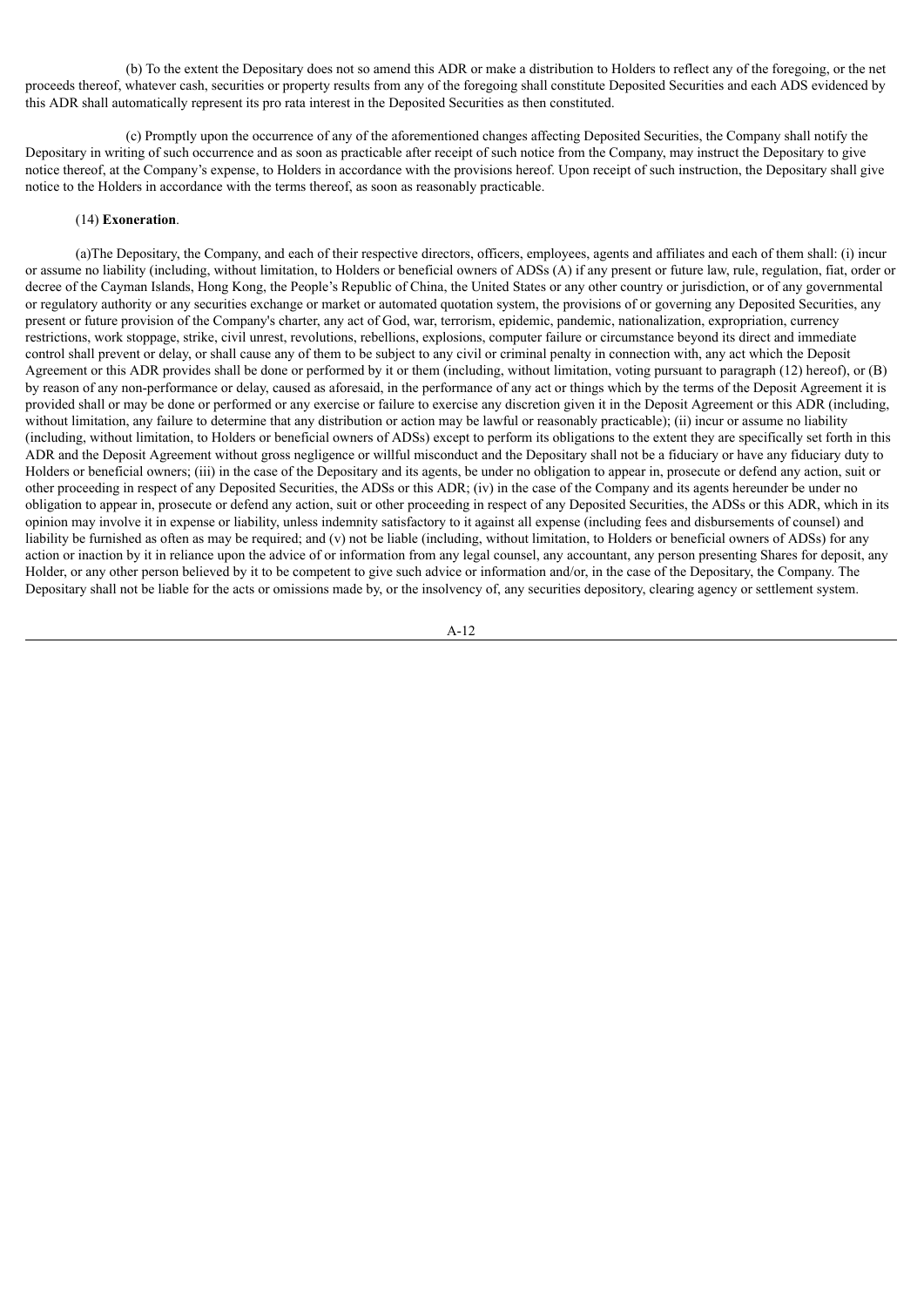(b)The Depositary shall not be responsible for, and shall incur no liability in connection with or arising from, the insolvency of any Custodian that is not a branch or affiliate of JPMorgan Chase Bank, N.A. The Depositary shall not have any liability for the price received in connection with any sale of securities, the timing thereof or any delay in action or omission to act nor shall it be responsible for any error or delay in action, omission to act, default or negligence on the part of the party so retained in connection with any such sale or proposed sale. Notwithstanding anything to the contrary contained in the Deposit Agreement (including the ADRs), subject to the penultimate sentence of this paragraph (14), the Depositary shall not be responsible for, and shall incur no liability in connection with or arising from, any act or omission to act on the part of the Custodian except to the extent that any Holder has incurred liability directly as a result of the Custodian having (i) committed fraud or willful misconduct in the provision of custodial services to the Depositary or (ii) failed to use reasonable care in the provision of custodial services to the Depositary as determined in accordance with the standards prevailing in the jurisdiction in which the Custodian is located.

(c) The Depositary, its agents and the Company may rely and shall be protected in acting upon any written notice, request, direction, instruction or document believed by them to be genuine and to have been signed, presented or given by the proper party or parties.

(d) The Depositary shall be under no obligation to inform Holders or beneficial owners of, or any other holders of an interest in any ADSs about the requirements of the laws, rules or regulations or any changes therein or thereto of any country or jurisdiction or of any governmental or regulatory authority or any securities exchange or market or automated quotation system.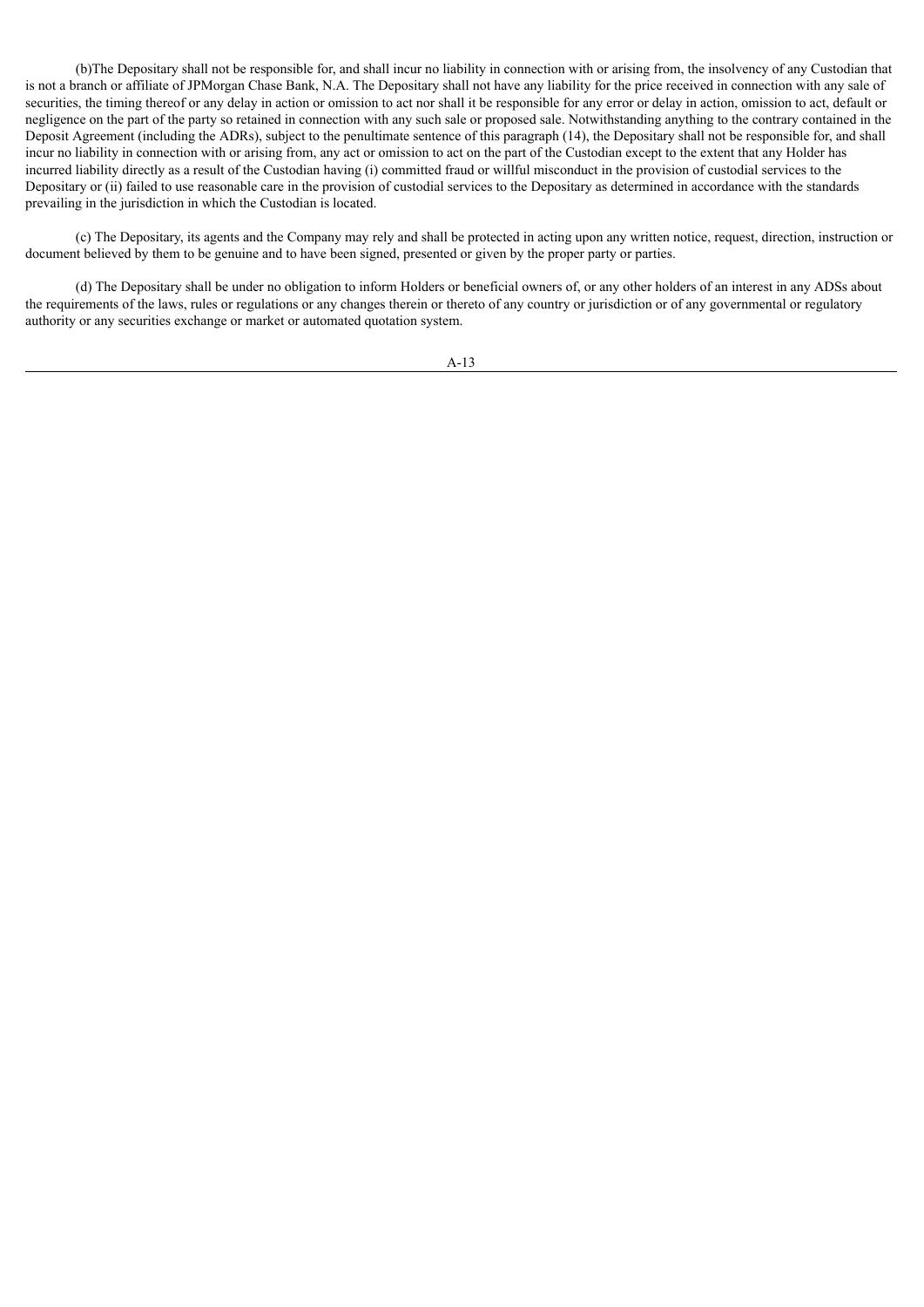(e) The Depositary and its agents will not be responsible for any failure to carry out any instructions to vote any of the Deposited Securities, for the manner in which any voting instructions are given or deemed to be given in accordance with paragraph (12) hereof, including instructions to give a discretionary proxy to a person designated by the Company, for the manner in which any vote is cast, including, without limitation, any vote cast by a person to whom the Depositary is instructed to grant a discretionary proxy pursuant to paragraph (12) hereof or deemed to have been instructed, or for the effect of any such vote.

(f) The Depositary may rely upon instructions from the Company or its counsel in respect of any approval or license required for any currency conversion, transfer or distribution.

(g) The Depositary and its agents may own and deal in any class of securities of the Company and its affiliates and in ADRs.

(h) Notwithstanding anything to the contrary set forth in the Deposit Agreement or an ADR, the Depositary and its agents may fully respond to any and all demands or requests for information maintained by or on its behalf in connection with the Deposit Agreement, any Holder or Holders, any ADR or ADRs or otherwise related hereto or thereto to the extent such information is requested or required by or pursuant to any lawful authority, including without limitation laws, rules, regulations, administrative or judicial process, banking, securities or other regulators.

(i) None of the Depositary, the Custodian or the Company, or any of their respective directors, officers, employees, agents or affiliates shall be liable for the failure by any Holder or beneficial owner to obtain the benefits of credits or refunds of non-U.S. tax paid against such Holder's or beneficial owner's income tax liability.

(j) The Depositary is under no obligation to provide the Holders and beneficial owners of ADSs, or any of them, with any information about the tax status of the Company.

(k) None of the Depositary, the Custodian or the Company, or any of their respective directors, officers, employees, agents and affiliates, shall incur any liability for any tax or tax consequences that may be incurred by Holders and/or beneficial owners of, or other holders of interests in, ADSs or ADRs on account of their ownership or disposition of the ADSs or ADRs.

(l) The Depositary shall not incur any liability for the content of any information submitted to it by or on behalf of the Company for distribution to the Holders or for any inaccuracy of any translation thereof, for any investment risk associated with acquiring an interest in the Deposited Securities, for the validity or worth of the Deposited Securities, for the credit-worthiness of any third party, for allowing any rights to lapse upon the terms of the Deposit Agreement or for the failure or timeliness of any notice from the Company.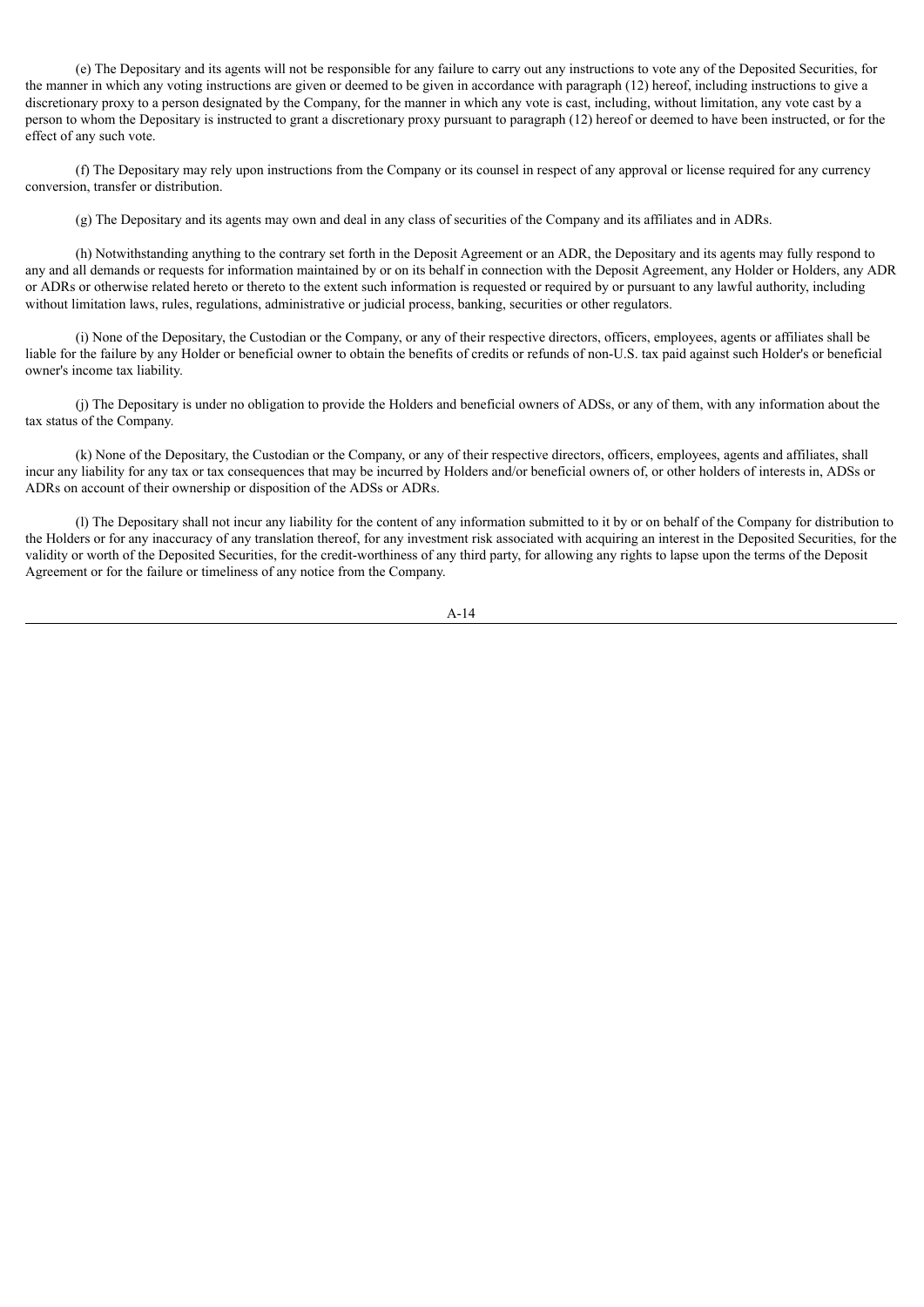(m) Notwithstanding anything herein or in the Deposit Agreement to the contrary, the Depositary and the Custodian(s) may use third-party delivery services and providers of information regarding matters such as, but not limited to, pricing, proxy voting, corporate actions, class action litigation and other services in connection herewith and the Deposit Agreement, and use local agents to provide services such as, but not limited to, attendance at any meetings of security holders of issuers. Although the Depositary and the Custodian will use reasonable care (and cause their agents to use reasonable care) in the selection and retention of such third-party providers and local agents, they will not be responsible for any errors or omissions made by them in providing the relevant information or services.

(n) The Depositary shall not be liable for any acts or omissions made by a successor depositary.

(o) The Company has agreed to indemnify the Depositary and its agents under certain circumstances and the Depositary has agreed to indemnify the Company under certain circumstances.

(p) Neither the Company nor the Depositary nor any of their respective agents shall be liable to Holders or beneficial owners of interests in ADSs for any indirect, special, punitive or consequential damages (including, without limitation, legal fees and expenses) or lost profits, in each case of any form incurred by any person or entity, whether or not foreseeable and regardless of the type of action in which such a claim may be brought.

(q) No provision of the Deposit Agreement or this ADR is intended to constitute a waiver or limitation of any rights which Holders or beneficial owners of interests in ADSs may have under the Securities Act of 1933 or the Securities Exchange Act of 1934, to the extent applicable.

# (15) **Resignation and Removal of Depositary; the Custodian**.

(a) *Resignation*. The Depositary may resign as Depositary by written notice of its election so to do so delivered to the Company, such resignation to take effect upon the appointment of a successor depositary and its acceptance of such appointment as provided in the Deposit Agreement.

(b) *Removal*. The Depositary may at any time be removed by the Company by no less than 60 days prior written notice of such removal, to become effective upon the later of (i) the 60th day after delivery of the notice to the Depositary and (ii) the appointment of a successor depositary and its acceptance of such appointment as provided in the Deposit Agreement.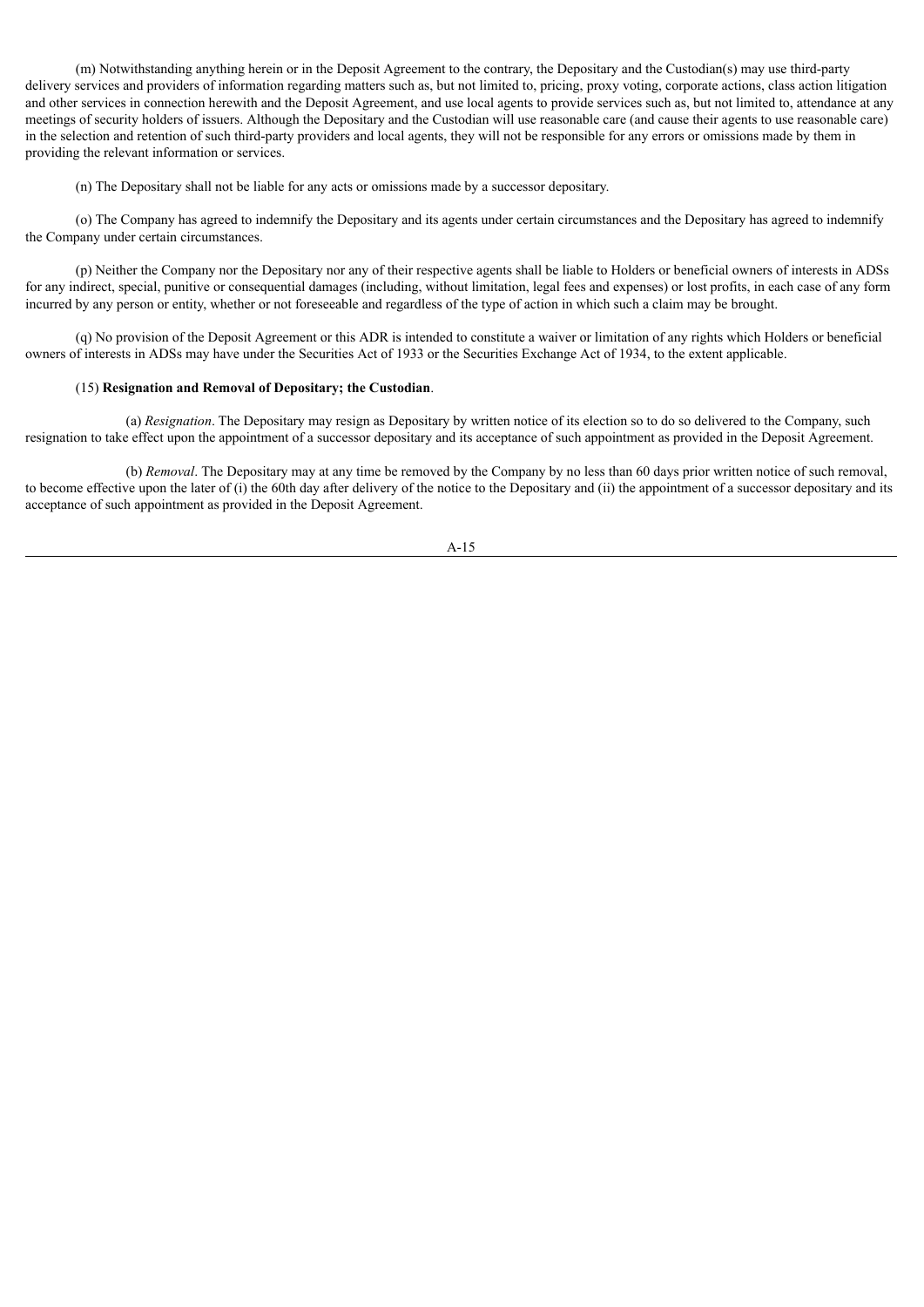(c) *The Custodian*. The Depositary may appoint substitute or additional Custodians and the term "**Custodian**" refers to each Custodian or all Custodians as the context requires.

(16) **Amendment**. Subject to the last sentence of paragraph (2) (*Withdrawal of Deposited Securities*), the ADRs and the Deposit Agreement may be amended by the Company and the Depositary, provided that any amendment that imposes or increases any fees, charges or expenses on a per ADS basis (other than stock transfer or other taxes and other governmental charges, transfer or registration fees, a transaction fee per cancellation request (including through SWIFT, telex or facsimile transmission), applicable delivery expenses or other such fees, charges or expenses), or that shall otherwise prejudice any substantial existing right of Holders or beneficial owners of interests in ADSs , shall become effective 30 days after notice of such amendment shall have been given to the Holders. Every Holder of an ADR at the time any amendment to the Deposit Agreement so becomes effective shall be deemed, by continuing to hold such ADR, to consent and agree to such amendment and to be bound by the Deposit Agreement as amended thereby. In no event shall any amendment impair the right of the Holder of any ADR to surrender such ADR and receive the Deposited Securities represented thereby, except in order to comply with mandatory provisions of applicable law. Any amendments or supplements which (i) are reasonably necessary (as agreed by the Company and the Depositary) in order for (a) the ADSs to be registered on Form F-6 under the Securities Act of 1933 or (b) the ADSs or Shares to be traded solely in electronic book-entry form and (ii) do not in either such case impose or increase any fees or charges to be borne by Holders, shall be deemed not to prejudice any substantial rights of Holders. Notwithstanding the foregoing, if any governmental body or regulatory body should adopt new laws, rules or regulations which would require amendment or supplement of the Deposit Agreement or the form of ADR to ensure compliance therewith, the Company and the Depositary may amend or supplement the Deposit Agreement and the ADR at any time in accordance with such changed laws, rules or regulations. Such amendment or supplement to the Deposit Agreement in such circumstances may become effective before a notice of such amendment or supplement is given to Holders or within any other period of time as required for compliance. Notice of any amendment to the Deposit Agreement or form of ADRs shall not need to describe in detail the specific amendments effectuated thereby, and failure to describe the specific amendments in any such notice shall not render such notice invalid, provided, however, that, in each such case, the notice given to the Holders identifies a means for Holders to retrieve or receive the text of such amendment (i.e., upon retrieval from the Commission's, the Depositary's or the Company's website or upon request from the Depositary).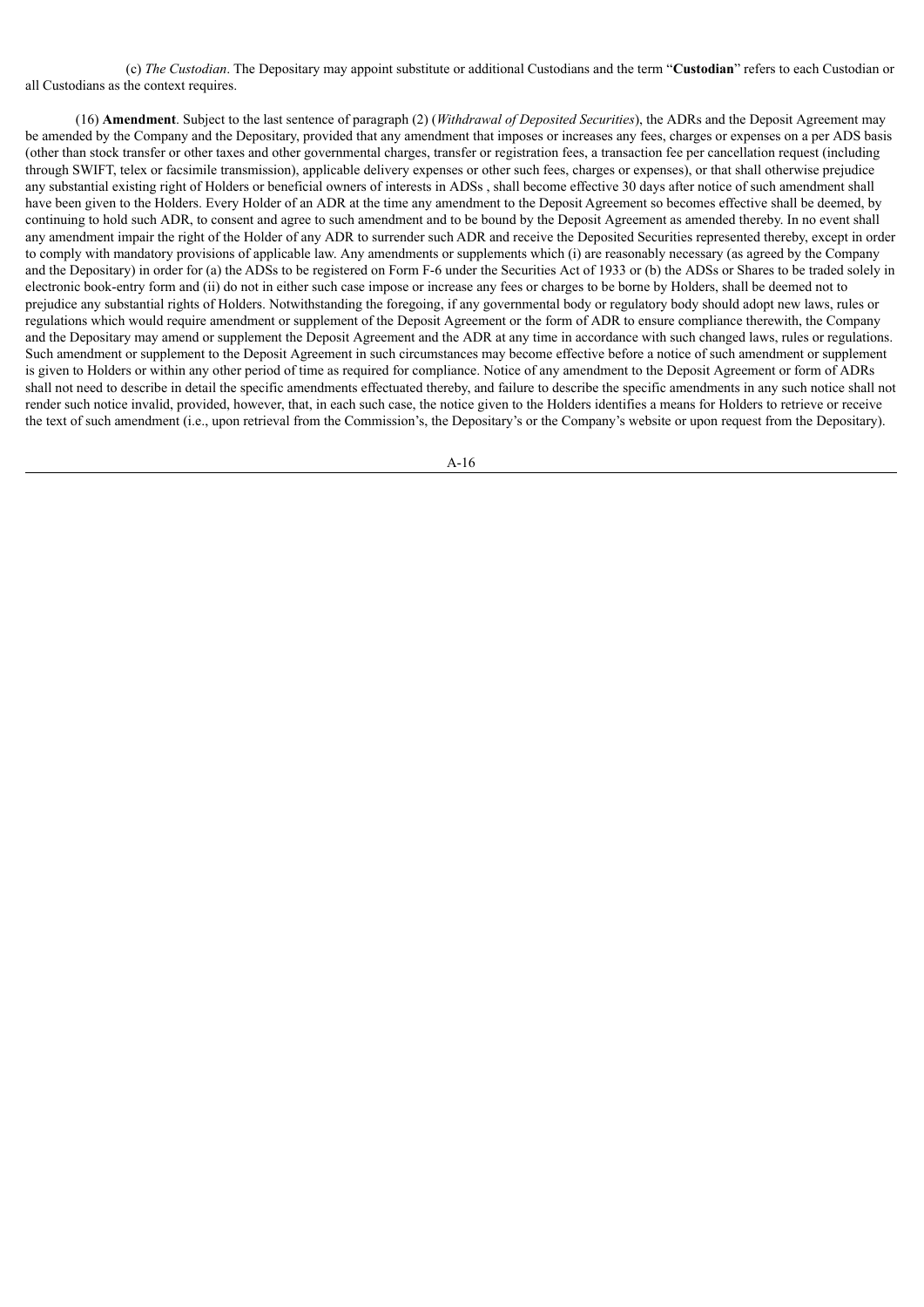(17) **Termination**. The Depositary may, and shall at the written direction of the Company, terminate the Deposit Agreement and this ADR by mailing notice of such termination to the Holders at least 30 days prior to the date fixed in such notice for such termination; provided, however, if the Depositary shall have (i) resigned as Depositary hereunder, notice of such termination by the Depositary shall not be provided to Holders unless a successor depositary shall not be operating hereunder within 60 days of the date of such resignation, or (ii) been removed as Depositary hereunder, notice of such termination by the Depositary shall not be provided to Holders unless a successor depositary shall not be operating hereunder on the 60<sup>th</sup> day after the Company's notice of removal was first provided to the Depositary. Notwithstanding anything to the contrary herein, the Depositary may terminate the Deposit Agreement (a) without notice to the Company, but subject to giving 30 days' notice to the Holders, under the following circumstances: (i) in the event of the Company's bankruptcy or insolvency, (ii) if the Company's shares are de-listed, (iii) if the Company effects (or will effect) a redemption of all or substantially all of the Deposited Securities, or a cash or share distribution representing a return of all or substantially all of the value of the Deposited Securities, or (iv) there occurs a merger, consolidation, sale of assets or other transaction as a result of which securities or other property are delivered in exchange for or in lieu of Deposited Securities and (b) immediately without prior notice to the Company, any Holder or beneficial owner of ADSs or any other person if required by any law, rule or regulation or any governmental authority or body, or the Depositary would be subject to liability under or pursuant to any law, rule or regulation, or by any governmental authority or body, in each case as determined by the Depositary in its reasonable discretion.

After the date so fixed for termination, (a) all Direct Registration ADRs shall cease to be eligible for the Direct Registration System and shall be considered ADRs issued on the ADR Register and (b) the Depositary shall use its reasonable efforts to ensure that the ADSs cease to be DTC eligible so that neither DTC nor any of its nominees shall thereafter be a Holder. At such time as the ADSs cease to be DTC eligible and/or neither DTC nor any of its nominees is a Holder, the Depositary shall (a) instruct its Custodian to deliver all Deposited Securities to the Company along with a general stock power that refers to the names set forth on the ADR Register and (b) provide the Company with a copy of the ADR Register (which copy may be sent by email or by any means permitted under the notice provisions of the Deposit Agreement). Upon receipt of such Deposited Securities and the ADR Register, the Company shall use its best efforts to issue to each Holder a Share certificate representing the Shares represented by the ADSs reflected on the ADR Register in such Holder's name and to deliver such Share certificate to the Holder at the address set forth on the ADR Register. After providing such instruction to the Custodian and delivering a copy of the ADR Register to the Company, the Depositary and its agents will perform no further acts under the Deposit Agreement and this ADR and shall cease to have any obligations under the Deposit Agreement and/or the ADRs. After the Company receives the copy of the ADR Register and the Deposited Securities, the Company shall be discharged from all obligations under the Deposit Agreement except (i) to distribute the Shares to the Holders entitled thereto and (ii) for its obligations to the Depositary and its agents.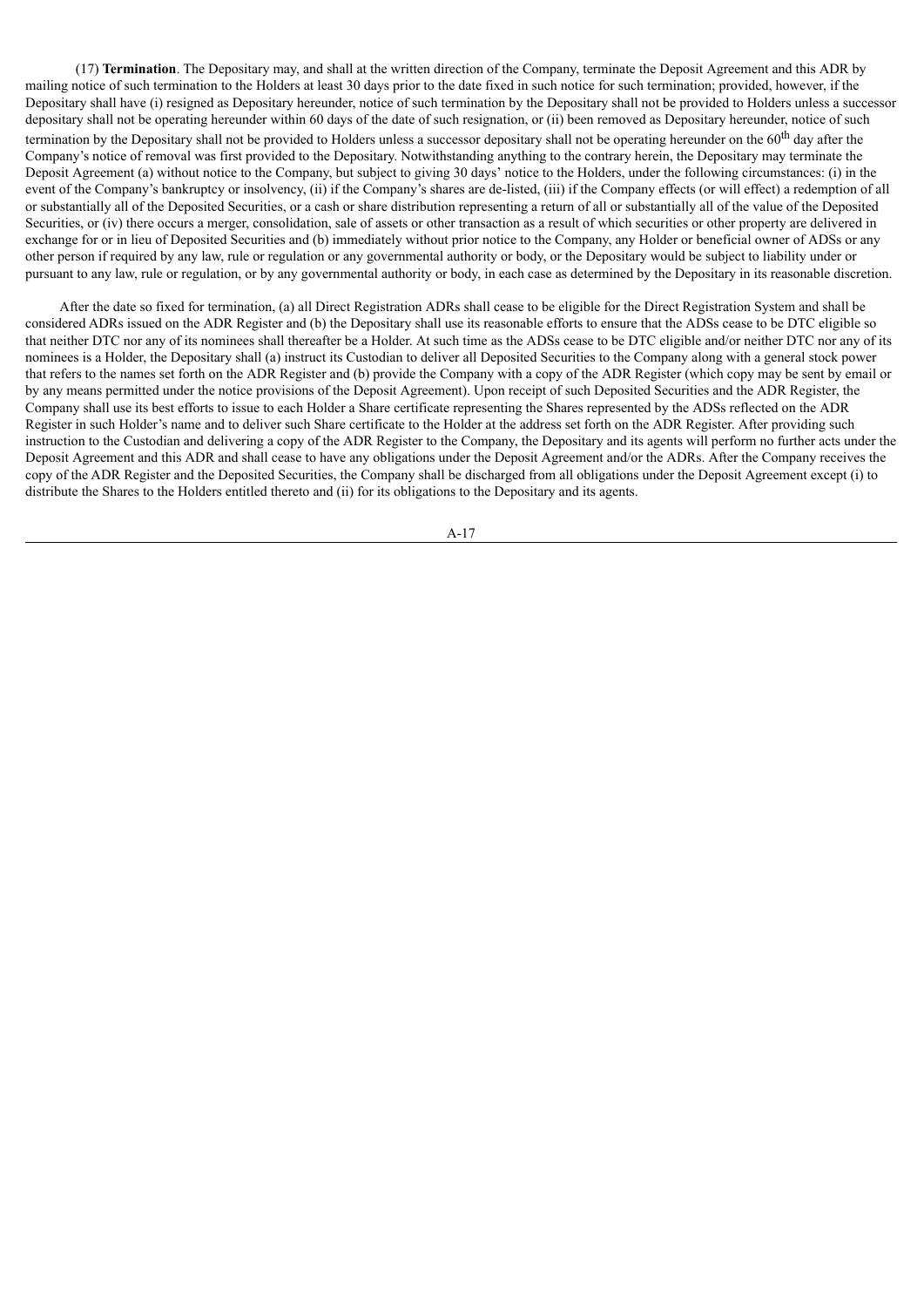(18) **Appointment.** Each Holder and each owner and person holding an interest in ADSs or ADRs, upon acceptance of any ADSs or ADRs (or any interest therein) issued in accordance with the terms and conditions of the Deposit Agreement shall be deemed for all purposes to (a) be a party to and bound by the terms of the Deposit Agreement and the applicable ADR(s), (b) appoint the Depositary its attorney-in-fact, with full power to delegate, to act on its behalf and to take any and all actions contemplated in the Deposit Agreement and the applicable ADR(s), to adopt any and all procedures necessary to comply with applicable law and to take such action as the Depositary in its sole discretion may deem necessary or appropriate to carry out the purposes of the Deposit Agreement and the applicable ADR(s), the taking of such actions to be the conclusive determinant of the necessity and appropriateness thereof and (c) acknowledge and agree that (i) nothing in the Deposit Agreement or any ADR shall give rise to a partnership or joint venture among the parties thereto, nor establish a fiduciary or similar relationship among such parties, (ii) the Depositary, its divisions, branches and affiliates, and their respective agents, may from time to time be in the possession of non-public information about the Company, Holders, beneficial owners of ADSs and/or their respective affiliates, (iii) the Depositary and its divisions, branches and affiliates may at any time have multiple banking relationships with the Company, Holders, beneficial owners of ADSs and/or the affiliates of any of them, (iv) the Depositary and its divisions, branches and affiliates may, from time to time, be engaged in transactions in which parties adverse to the Company or the Holders or beneficial owners of ADSs and/or their respective affiliates may have interests, (v) nothing contained in the Deposit Agreement or any ADR(s) shall (A) preclude the Depositary or any of its divisions, branches or affiliates from engaging in any such transactions or establishing or maintaining any such relationships, or (B) obligate the Depositary or any of its divisions, branches or affiliates to disclose any such transactions or relationships or to account for any profit made or payment received in any such transactions or relationships, (vi) the Depositary shall not be deemed to have knowledge of any information held by any branch, division or affiliate of the Depositary and (vii) notice to a Holder shall be deemed, for all purposes of the Deposit Agreement and this ADR, to constitute notice to any and all beneficial owners of the ADSs evidenced by such Holder's ADRs. For all purposes under the Deposit Agreement and this ADR, the Holder hereof shall be deemed to have all requisite authority to act on behalf of any and all beneficial owners of the ADSs evidenced by this ADR.

(19) **Waiver**. EACH PARTY TO THIS DEPOSIT AGREEMENT (INCLUDING, FOR AVOIDANCE OF DOUBT, EACH HOLDER AND BENEFICIAL OWNER OF, AND/OR HOLDER OF INTERESTS IN, ADSS OR ADRS) HEREBY IRREVOCABLY WAIVES, TO THE FULLEST EXTENT PERMITTED BY APPLICABLE LAW, ANY RIGHT IT MAY HAVE TO A TRIAL BY JURY IN ANY SUIT, ACTION OR PROCEEDING AGAINST THE DEPOSITARY AND/OR THE COMPANY DIRECTLY OR INDIRECTLY ARISING OUT OF, BASED ON OR RELATING IN ANY WAY TO THE SHARES OR OTHER DEPOSITED SECURITIES, THE ADSs OR THE ADRs, THE DEPOSIT AGREEMENT OR ANY TRANSACTION CONTEMPLATED HEREIN OR THEREIN, OR THE BREACH HEREOF OR THEREOF (WHETHER BASED ON CONTRACT, TORT, COMMON LAW OR ANY OTHER THEORY). No provision of this Deposit Agreement or any ADR is intended to constitute a waiver or limitation of any rights which a Holder or any beneficial owner may have under the Securities Act of 1933 or the Securities Exchange Act of 1934, to the extent applicable.